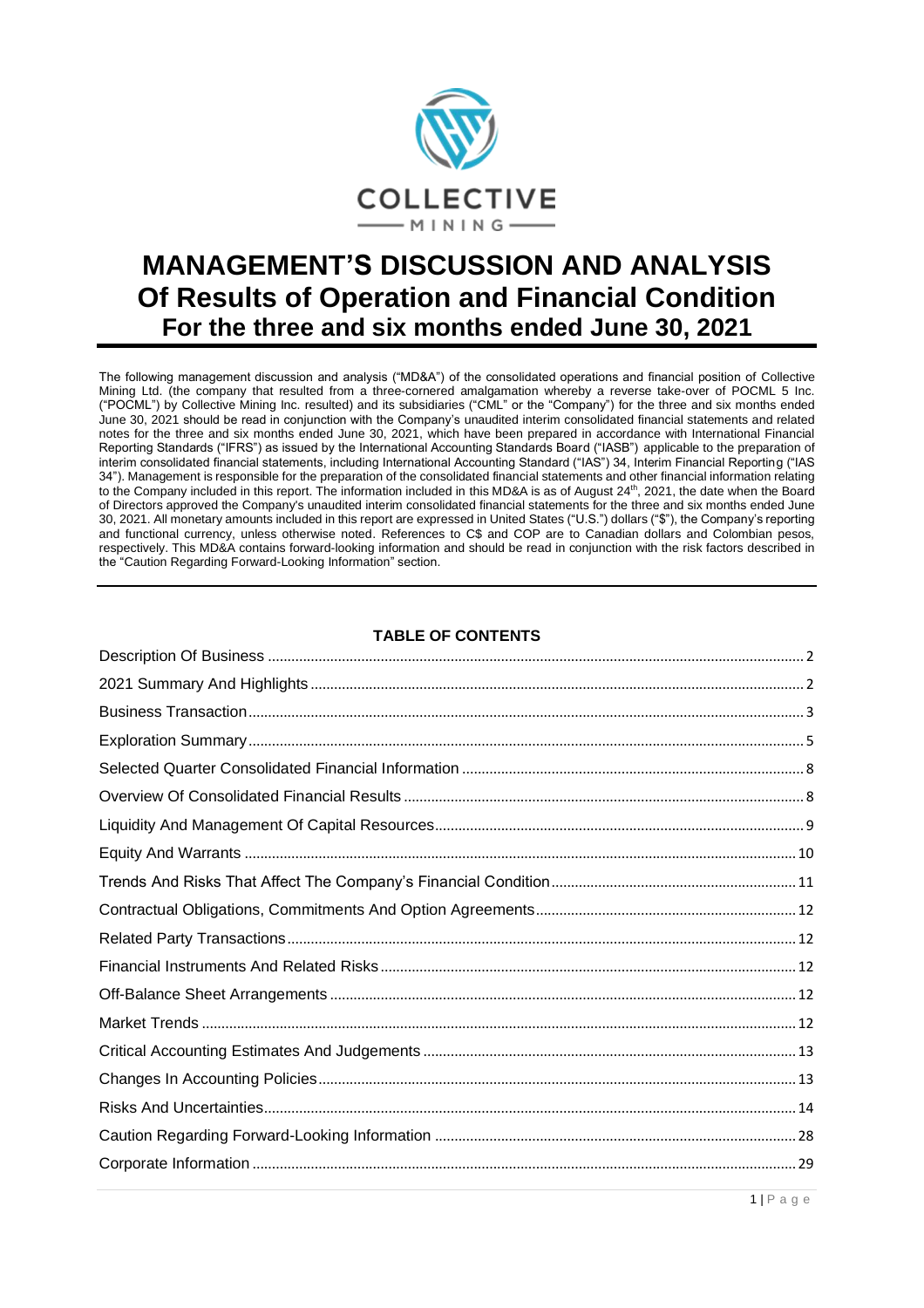# <span id="page-1-0"></span>**DESCRIPTION OF BUSINESS**

Collective Mining Inc. ("CMI" or "old Collective") was incorporated under the Business Corporations Act (Ontario) on February 11, 2020. On May 20, 2021, CMI and POCML 5 Inc. ("POCML"), a company listed on the Toronto Stock Venture Exchange (the "TSXV"), completed a three-cornered amalgamation resulting in a reverse take-over of POCML by CMI (the "RTO" or the "RTO Transaction") with the resulting issuer now operating as Collective Mining Ltd. ("CML").

On May 20, 2021, pursuant to the closing of the RTO, CML's issued and outstanding common shares (the "Common Shares") were accepted for listing and began trading on the TSXV under the symbol "CNL".

The registered office for CML is located at 82 Richmond St E 4<sup>th</sup> Floor Toronto, Ontario, Canada.

CML and its subsidiaries (collectively referred to as the "Company") is an early-stage exploration company and is principally engaged in the acquisition, exploration and development of mineral properties located in South America.

The Company currently holds mining applications and option agreements to explore and acquire two exploration projects in Colombia, South America.

#### <span id="page-1-1"></span>**2021 SUMMARY AND HIGHLIGHTS**

#### **2021 Business Highlights**

- On May 20, 2021, the Company completed an RTO Transaction with POCML and began trading on the TSXV.
- In connection with the RTO Transaction, the Company completed a non-brokered private placement of \$12.4 million (C\$15 million) in the form of subscription receipts at a price of C\$1.00 per subscription receipt on May 20, 2021.
- On June 25, 2021, the Company announced the acceleration of the expiry date for subscription warrants, issued as part of the subscription receipts, to August 9, 2021.

Subsequent to quarter end:

On August 19, 2021, the Company announced the appointment of Ana Milena Vásquez as Executive Vice-President and Rodolfo Higuera as Vice-President of Sustainability

#### **2021 Exploration Highlights**

- On June 3, 2021, the Company announced that a maiden 5,000-meter drill program is advancing on its 100% owned San Antonio project in Caldas, Colombia. Theaim of the program is to initially determine the near surface geometry of three targets and, once defined, begin testing the potential for multiple, concealed, mineralized porphyry and breccia bodies within an area measuring approximately 2 x 1 kilometers ("km"). Surface work in this area has outlined anomalous gold and molybdenum soil values in association with altered porphyry intrusive bodies, porphyry-related stockwork quartz veining, hydrothermal breccias and polymetallic veins.
- On June 21, 2021, the Company provided an update on its Guayabales Project. The Company has rapidly advanced the project with intense geological mapping, soil and rock sampling programs and has completed and interpreted a high resolution, airborne geophysical survey. Work to date has highlighted a major NW-trending and mineralized structural corridor that incorporates both porphyry style copper-gold-molybdenum mineralization and associated high-grade gold-silver (base metal) vein systems.

Subsequent to quarter end:

The Company released initial channel sampling results at the Donut target ("Donut") within the Guayabales Project. Results returned high-grade gold and silver assay results from a shallow underground tunnel. Mapping of this tunnel has exposed a gold-copper porphyry stockwork of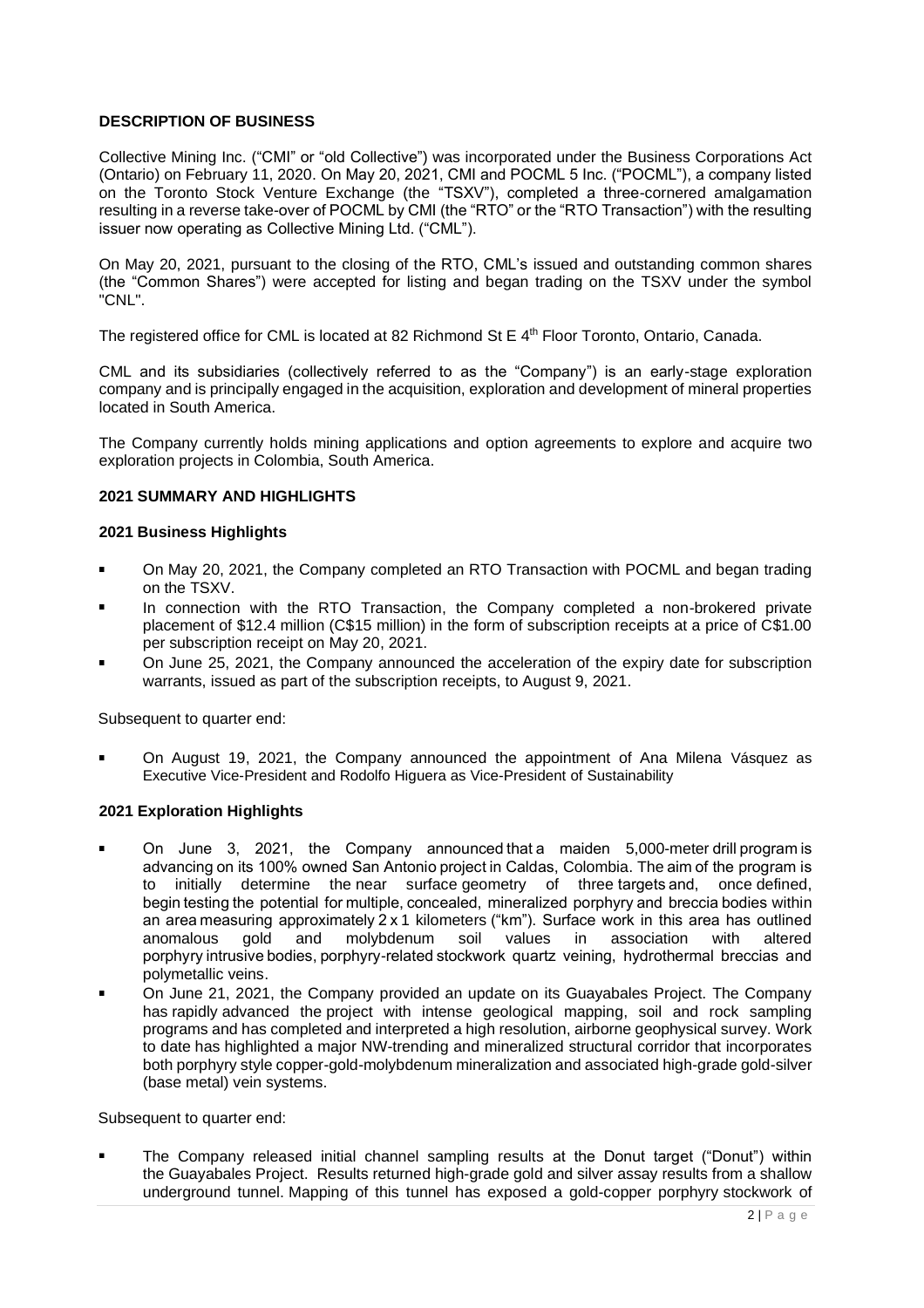veinlets with overprinting polymetallic vein systems.

- On July 29, 2021, the Company released initial channel and rock sampling at the recently discovered target area called the Box within the Guayabales Project. Assays returned promising gold and silver assay results from both vein and porphyry mineralized systems. Surface mapping has demonstrated the presence of two mineralized systems along a stream traverse over a 600 meter horizontal distance. The northern portion of the Box target ("Box North") hosts porphyry mineralization with a vein overprint and the southern portion of the Box target ("Box South') contains vein mineralization and occurs 300 meters higher in elevation than Box North.
- On August 4, 2021, the Company released results from shallow underground channel sampling at its Olympus target within the Guayabales Project. The Olympus target is a NW trending mineralized corridor located in a porphyry intrusive. Gold and silver mineralization is hosted within multiple styles that include high grade vein, porphyry veinlet, breccia and disseminated systems.

# **2021 Operating and Financial Results**

- Net loss for the three and six months ended June 30, 2021 was \$11.7 million and \$13.8 million,  $\blacksquare$ respectively (\$0.38 per share and \$0.52 per share, respectively).
- Exploration expense for the three and six months ended June 30, 2021 was \$1.3 million and \$2.8 million, respectively, including \$1.2 million and \$1.6 million, respectively, relating to the San Antonio project and \$0.1 million and \$1.2 million, respectively, relating to the Guayabales project.
- Total RTO Transaction costs and loss on revaluation of warrants liability was \$1.5 million and \$7.9 million, respectively.
- Operating cash outflow for the three and six months ended June 30, 2021 was \$1.5 million and \$2.5 million, respectively.
- Net financing cash inflow for the three and six months ended June 30, 2021 was \$13 million and \$13.1 million, respectively.
- A total of C\$15.1 million was raised through equity financing and option exercises for the six months ended June 30, 2021. In addition, C\$1.0 million was received in advance for warrants exercised in Q3 2021.
- Cash and cash equivalents at June 30, 2021 was \$12.0 million.

#### **Events subsequent to June 30, 2021**

As at August 9, 2021, the Company received total proceeds of C\$13.5 million, including the C\$1.0 million received as at June 30, 2021, from the exercise of subscription warrants and finders' warrants. All remaining outstanding warrants have expired.

#### <span id="page-2-0"></span>**BUSINESS TRANSACTION**

On May 20, 2021, Old Collective and POCML completed a business combination agreement whereby POCML acquired all the issued and outstanding shares of Old Collective through a three-cornered amalgamation and resulting in a reverse take-over of POCML by Old Collective (the "RTO" or the "RTO Transaction") and constituted POCML's qualifying transaction pursuant to TSXV Policy 2.4. The resulting issuer company was renamed to Collective Mining Ltd. ("CML" or the "Company").

Upon closing of the RTO Transaction, the issued and outstanding shares of Old Collective prior to the RTO was exchanged on a one for one basis for the Company's Common Shares while every four issued and outstanding shares of POCML prior to the RTO was exchanged for one Common Share of the Company. Management and directors of the Company were appointed by Old Collective.

As a result of the RTO Transaction, the Company recognized a total of \$1.5 million in the consolidated statement of operations and comprehensive loss for the three and six months ended June 30, 2021 as public listing costs, representing the difference between the fair value of the shares issued to the original POCML shareholders and the fair value of POCML net assets acquired plus additional transaction costs incurred.

In connection with the RTO Transaction, the Company closed a non-brokered private placement for aggregate gross proceeds of C\$15 million in the form of subscription receipts at a price of C\$1.00 per subscription receipt ("Subscription Units") (the "Offering"). Each Subscription Unit consisted of one common share of the Company (a "Subscription Share") and a one-half share purchase warrant of the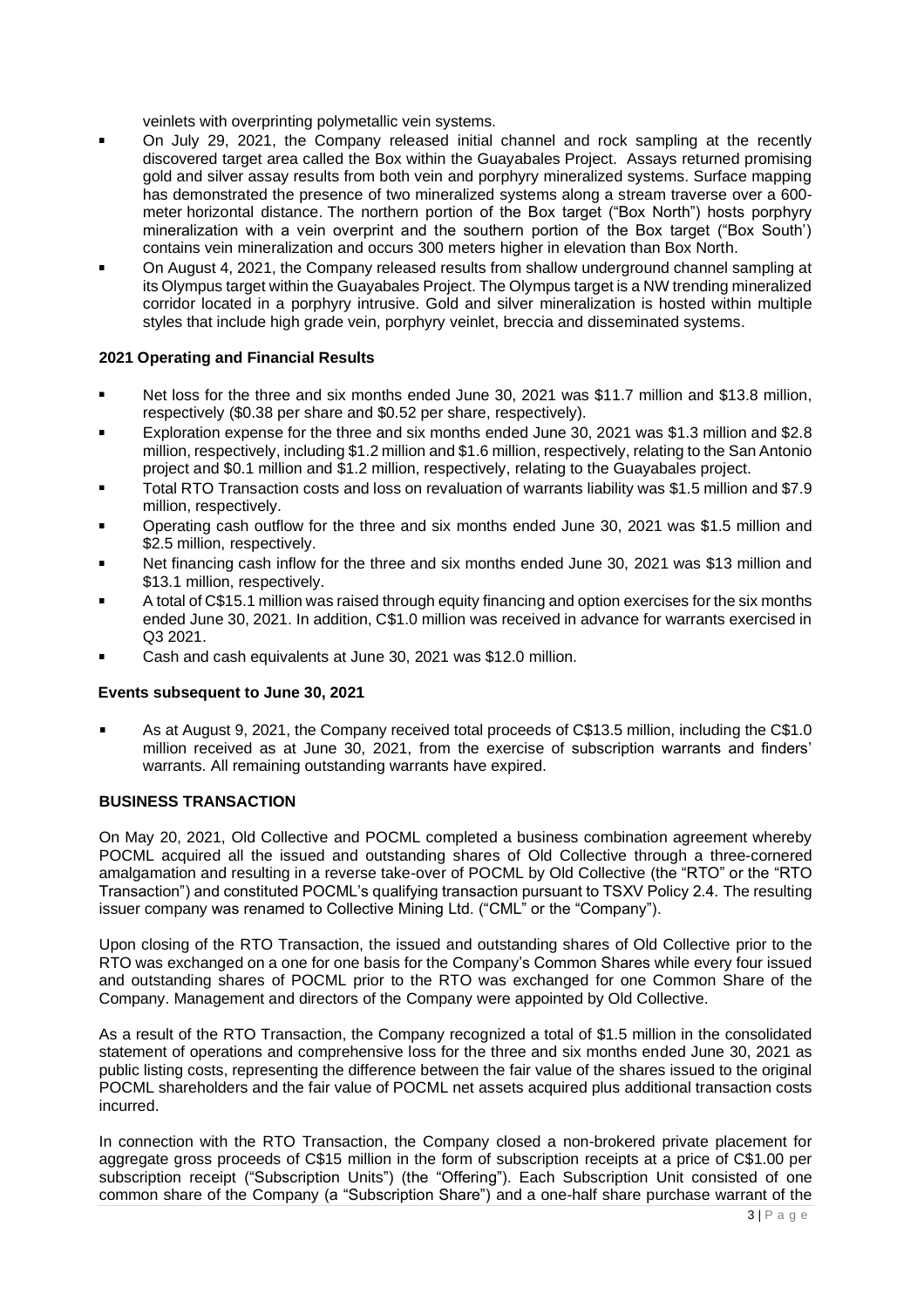Company (each whole warrant, a "Subscription Warrant"). Each Subscription Warrant has an exercise price of C\$2.00 per share with an expiry date of May 20, 2024, subject to an accelerated expiry option.

In connection with the Offering, eligible finders were issued 534,500 Subscription Units representing 5% of the number of Subscription Units placed by such eligible finders (the "Finders' Units"). The Finders' Units are considered a cost of the Offering.

Following the completion of the RTO Transaction and the Offering, 37,651,965 Common Shares are held by shareholders of old Collective and purchasers in the Offering, representing approximately 55% and 38%, respectively, of the total Common Shares on May 20, 2021. Shareholders of POCML prior to the RTO Transaction held approximately 7% of the total Common Shares on May 20, 2021.

On June 25, 2021, the Company issued a notice exercising its right to accelerate the expiry date of Subscription Warrants and warrants issued in connection with the Finders' Units (the "Finders' Warrants") to August 9, 2021. As at August 9, 2021, total proceeds of C\$13.5 million was received in respect of 6,495,000 exercised Subscription Warrants and 267,250 exercised Finders' Warrants. All remaining unexercised warrants have expired.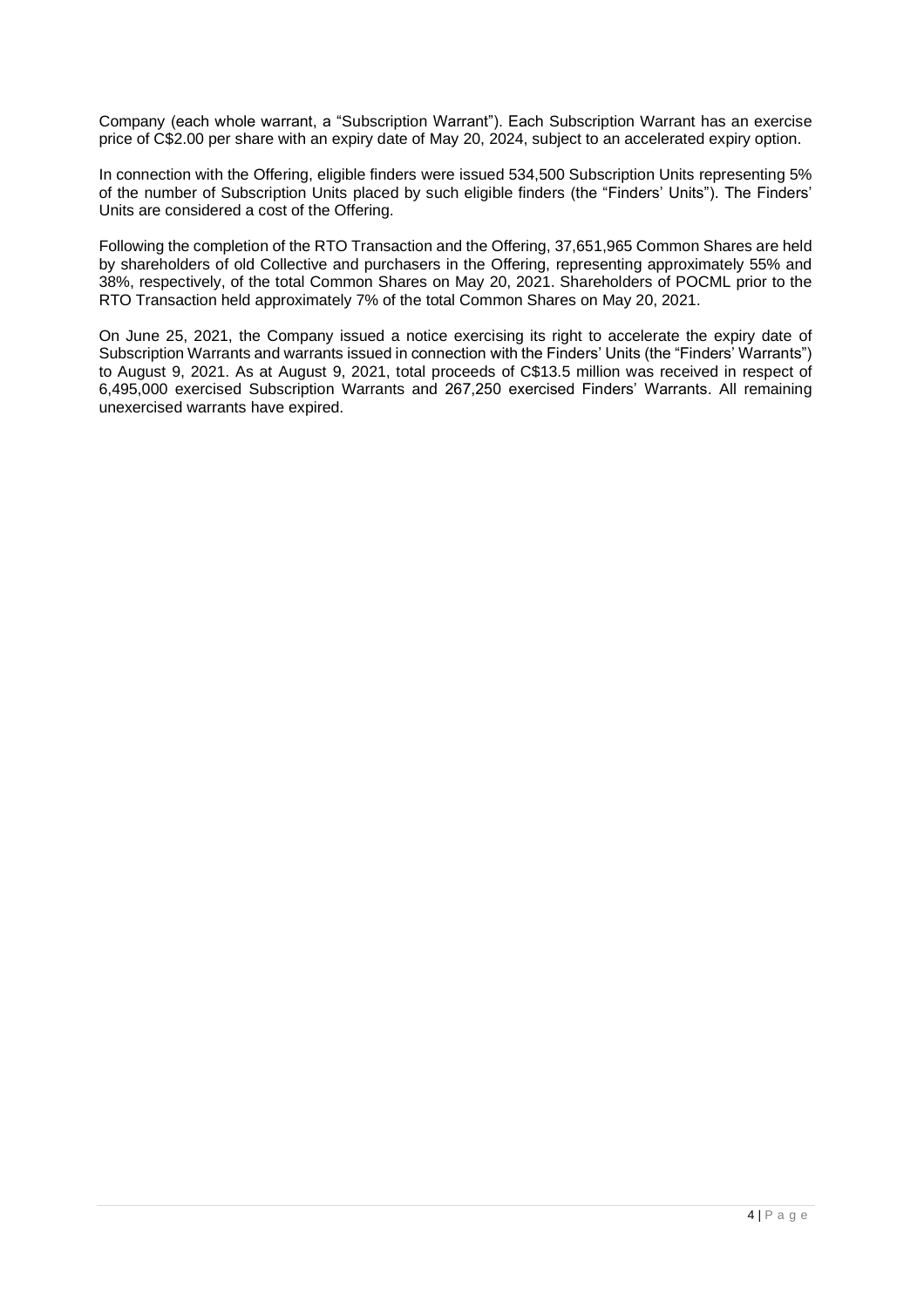# <span id="page-4-0"></span>**EXPLORATION SUMMARY**

The following is a summary of exploration expenditures incurred for the three and six months ended June 30, 2021 and 2020:

|                                  |                | 2021              |                        |              |         |
|----------------------------------|----------------|-------------------|------------------------|--------------|---------|
| For the three months ended       | <b>San</b>     |                   |                        |              |         |
| June 30                          | <b>Antonio</b> | <b>Guayabales</b> | Corporate <sup>1</sup> | <b>Total</b> | Total   |
|                                  |                | S                 | S                      |              |         |
| Option payments and fees         | 33,947         | 8.486             |                        | 42,433       | 404,806 |
| Drilling services                | 604,670        |                   |                        | 604,670      |         |
| Field costs, surveys and other   | 99,226         | 38,104            |                        | 137,330      |         |
| Consulting and professional fees | 120,408        | 40,737            |                        | 161,145      |         |
| Salaries and benefits            | 145,377        | 50,910            |                        | 196,287      |         |
| Assaying                         | 30,390         | 7.088             |                        | 37,478       |         |
| <b>Transportation and meals</b>  | 56,228         | 14,057            | 5,400                  | 75,685       |         |
| Community expenses               | 22,825         | 5,707             |                        | 28,532       |         |
| Depreciation and amortization    | 20,520         | 5,538             |                        | 26,058       |         |
| Security                         | 16,799         | 4,199             |                        | 20,998       |         |
|                                  | 1,150,390      | 174.826           | 5,400                  | 1,330,616    | 404.806 |

1 Corporate exploration relates to the evaluation of properties prior to the acquisition of the property or entering into an option agreement in respect of the property and<br>general costs not directly attributable to a proj

|                                  |                | 2021              |                        |              |         |
|----------------------------------|----------------|-------------------|------------------------|--------------|---------|
| For the six months and period    | <b>San</b>     |                   |                        |              |         |
| ended June 30                    | <b>Antonio</b> | <b>Guayabales</b> | Corporate <sup>1</sup> | <b>Total</b> | Total   |
|                                  | S              | S                 | S                      |              |         |
| Option payments and fees         | 43,483         | 910,870           |                        | 954,353      | 404,806 |
| <b>Drilling services</b>         | 720,576        |                   |                        | 720,576      |         |
| Field costs, surveys and other   | 167,441        | 52,992            |                        | 220,433      |         |
| Consulting and professional fees | 183,315        | 55,717            |                        | 239,032      |         |
| Salaries and benefits            | 258,953        | 79,304            |                        | 338,257      |         |
| Assaying                         | 46,742         | 7,496             |                        | 54,238       |         |
| Transportation and meals         | 84,224         | 21,054            | 5,400                  | 110,678      |         |
| Community expenses               | 31,118         | 7,779             |                        | 38,897       |         |
| Depreciation and amortization    | 36,250         | 9,062             |                        | 45,312       |         |
| Security                         | 26,277         | 6,569             |                        | 32,846       |         |
|                                  | 1,598,379      | 1,150,843         | 5.400                  | 2,754,622    | 404.806 |

1 Corporate exploration relates to the evaluation of properties prior to the acquisition of the property or entering into an option agreement in respect of the property and general costs not directly attributable to a project.

2 For the period from February 11, 2020

# **San Antonio Project**

On July 9, 2020, the Company entered into an option agreement with a third party to acquire the San Antonio Project. The San Antonio Project is located approximately 80km south of Medellín and is situated in the Middle Cauca belt in the Department of Caldas, Colombia.

The option agreement provides the Company the right to explore, develop and acquire 100 percent of the property over a seven-year term, expiring on July 9, 2027, for total payments over the term of the agreement of \$2.5 million. The Company has the option to pay an additional \$2.5 million to the optionor upon reaching commercial production in exchange for the 1.5% NSR.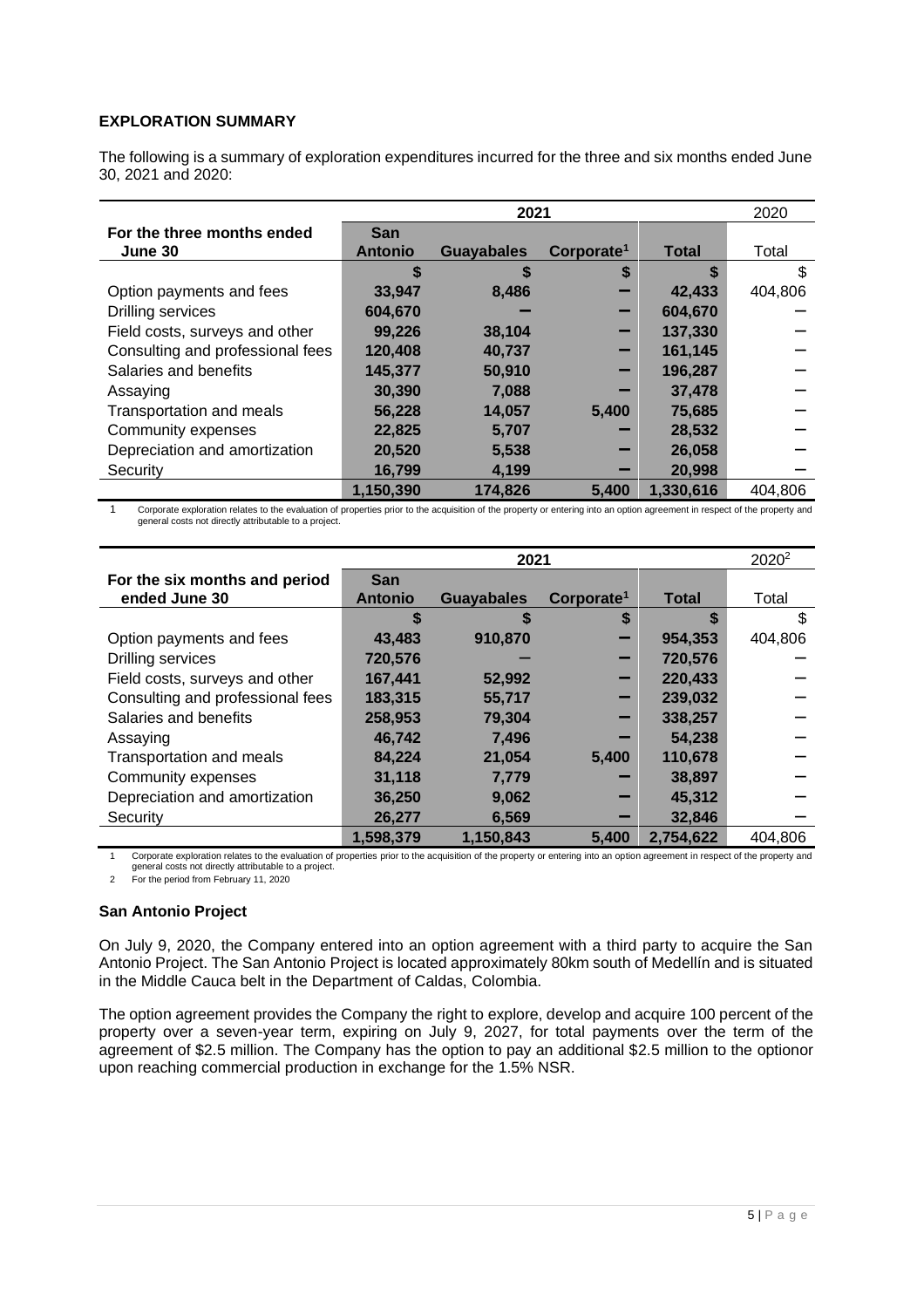Option payments under the agreement are as follows:

|                                     | S         |
|-------------------------------------|-----------|
| August 8, 2020                      | 30,000    |
| July 9, 2021                        | 50,000    |
| July 9, 2022                        | 100,000   |
| July 9, 2023                        | 150,000   |
| July 9, 2024                        | 250,000   |
| July 9, 2025                        | 420,000   |
| July 9, 2026                        | 750,000   |
| July 9, 2027                        | 750,000   |
|                                     | 2,500,000 |
| Upon reaching commercial production | 2,500,000 |
|                                     | 5,000,000 |

The Company may terminate the agreement at any time, upon notification to the optionor. In addition, the Company may acquire 100 percent of the property at any time prior to the expiration of the agreement by paying all remaining amounts under the agreement.

The exploration and development program, including the amount of expenditures, is at the sole discretion of the Company during the term of the agreement.

For the three and six months ended June 30, 2021, the Company recognized a total of \$1.2 million and \$1.6 million, respectively (three months ended June 30, 2020 and period from February 11, 2020 to June 30, 2020 – \$nil) as exploration and evaluation expense in the consolidated statement of operations and comprehensive loss in respect of the San Antonio Project.

# **Guayabales Project**

# *First Guayabales Option*

On June 24, 2020, the Company entered into an option agreement with a third party to explore, develop and acquire 100 percent of the property within the Guayabales Project (the "First Guayabales Option"). The Guayabales Project is located in the Middle Cauca belt in the Department of Caldas, Colombia.

The terms of the agreement are as follows:

#### Phase 1:

The Company must incur a minimum of \$3 million of exploration and evaluation expenditures in respect of property within the First Guayabales Option and make total option payments of \$2 million over a maximum four-year term ending on or before June 24, 2024 in order to proceed to Phase 2 of the agreement.

# Phase 2:

To acquire a 90% interest in the property within the First Guayabales Option, the Company must incur a minimum of \$10 million of exploration and evaluation expenditures in respect of such property and make total option payments of \$2 million payable in equal instalments of \$0.2 million semi-annually over a maximum six-year term, commencing after the end of Phase 1.

#### Phase 3:

To acquire the remaining 10% interest in the property within the First Guayabales Option, the Company has the following options:

- acquire 0.625% annually to a total of 10% by paying \$0.25 million semi-annually, commencing at the end of Phase 2, to a total of \$8 million;
- make a one-time payment of \$8 million; or
- continually pay a 1% NSR commencing on the first calendar day of the month after 85% of the processing plant capacity has been achieved.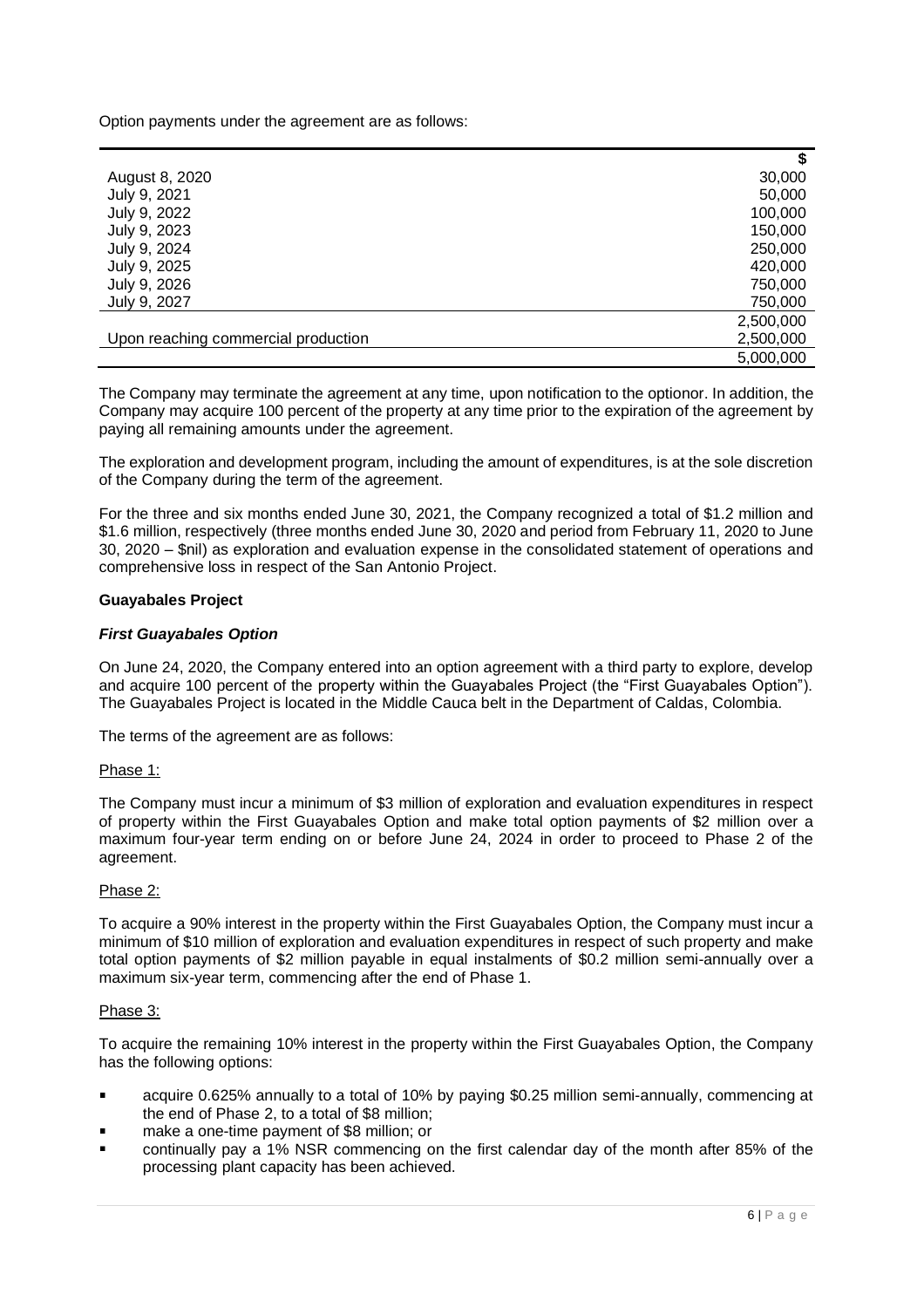In addition, the Company is required to fund and complete all development and construction activities to bring the project to commercial production.

# Summary:

The following is a summary of the option payments and exploration expenditures required to acquire 100% of the property under the First Guayabales Option:

|               |                               | <b>Option</b>   | <b>Exploration</b>  |              |
|---------------|-------------------------------|-----------------|---------------------|--------------|
|               |                               | <b>Payments</b> | <b>Expenditures</b> | <b>Total</b> |
|               |                               |                 |                     |              |
| Total Phase 1 | June 24, 2020 - June 24, 2024 | 2.000.000       | 3,000,000           | 5,000,000    |
| Total Phase 2 | June 24, 2024 – June 24, 2030 | 2,000,000       | 10,000,000          | 12,000,000   |
| Total Phase 3 | To commercial production      | 8,000,0001      |                     | 8,000,000    |
|               |                               | 12,000,000      | 13,000,000          | 25,000,000   |

1 Based on the assumption that the Company does not elect to pay the NSR.

The Company may terminate the agreement at any time, upon notification to the optionor.

For the three and six months ended June 30, 2021, the Company recognized a total of \$0.2 million and \$0.5 million, respectively (three months ended and period from February 11, 2020 to June 30, 2020 – \$0.4 million) as exploration and evaluation expense in the consolidated statement of operations in respect of Phase I of the First Guayabales Option, including option payments of \$nil million and \$0.2 million, respectively (three months ended and period from February 11, 2020 to June 30, 2020 – \$0.3 million).

# *Second Guayabales Option*

On January 4, 2021, the Company entered into an agreement with another third party to explore, develop and acquire additional property within the Guayabales Project (the "Second Guayabales Option").

The terms of the agreement are as follows:

# Phase 1:

The option agreement provides the Company the right to explore the property within the Second Guayabales Option over a four-year term, expiring on January 2, 2025, for total payments over the term of the agreement of \$1.75 million, with minimum payments of \$0.7 million if the agreement is terminated on or before June 2, 2021 or \$1 million if the agreement is terminated on or before January 3, 2022.

# Phase 2:

The option agreement provides the Company the right to explore the property within the Second Guayabales Option over a second four-year term between January 2, 2025 to January 2, 2029 for total payments over the term of \$1 million.

# Phase 3:

Upon completion of Phase 2, the Company is required to pay a total of \$4.3 million over a two-year period ending on January 2, 2030 to acquire 100 percent of the property within the Second Guayabales Option.

The exploration and development program for the Second Guayabales Option, including the amount of expenditures, is at the sole discretion of the Company during the term of the agreement.

#### Summary:

The following is a summary of the option payments to acquire the property under the Second Guayabales Option: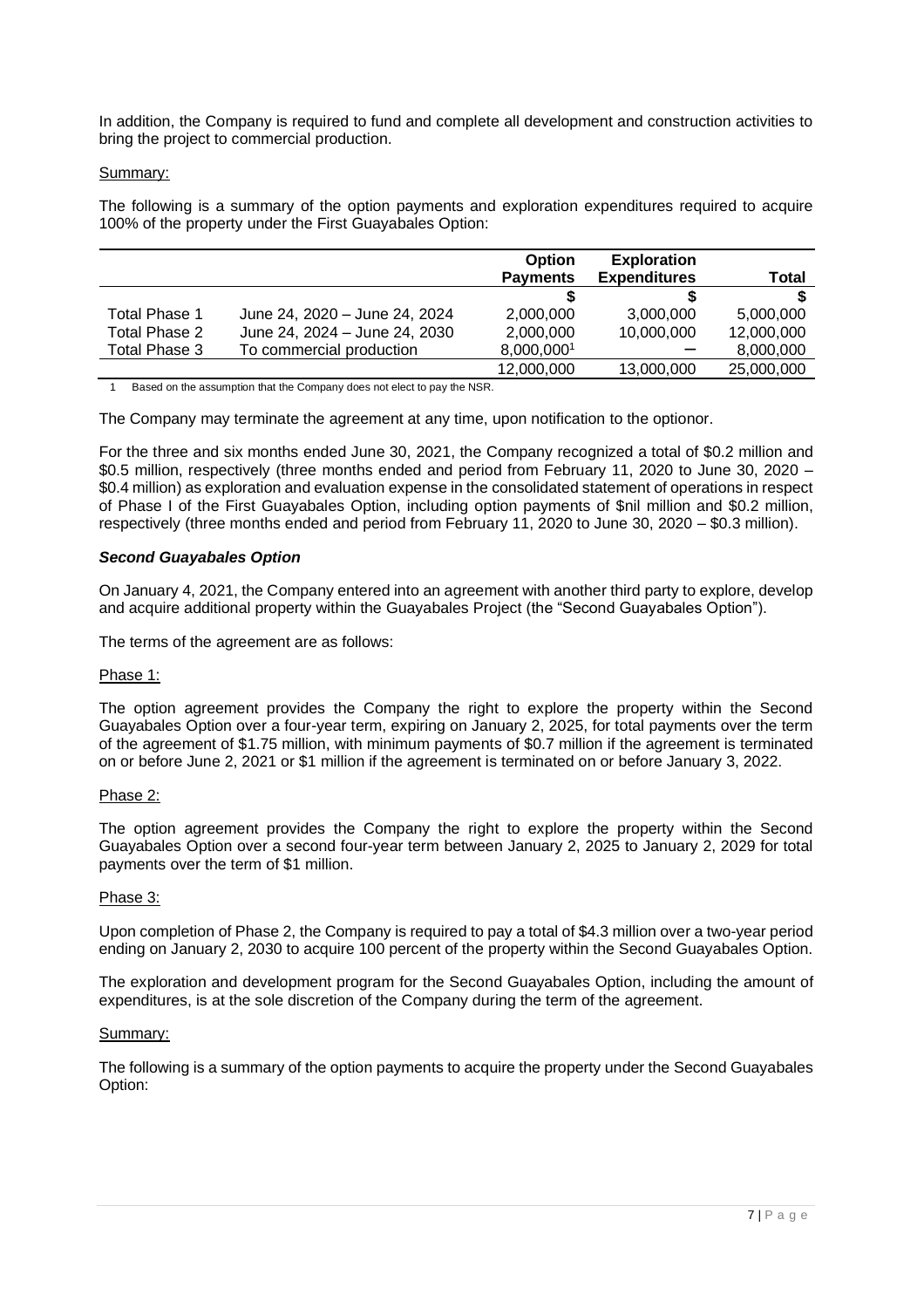| <b>Total Phase 1</b> | 1,750,000 |
|----------------------|-----------|
| Total Phase 2        | 1,000,000 |
| Total Phase 3        | 4,300,000 |
|                      | 7,050,000 |

The Company may terminate the agreement at any time, upon notification to the optionor.

For the three and six months ended June 30, 2021, the Company recognized a total of \$nil million and \$0.7 million, respectively as exploration and evaluation expense in the consolidated statement of operations in respect of Phase I of the Second Guayabales Option, of which \$0.7 million represents required minimum option payments prior to July 3, 2021. As at June 30, 2021, \$0.3 million was included in accounts payable and accrued liabilities, representing the unpaid portion of the required minimum option payments.

# <span id="page-7-0"></span>**SELECTED QUARTER CONSOLIDATED FINANCIAL INFORMATION**

| As at                                  | <b>June 30,</b><br>2021 | December 31,<br>2020 |
|----------------------------------------|-------------------------|----------------------|
| <b>Consolidated Financial Position</b> |                         |                      |
| Cash and cash equivalents              | 12,026,246              | 1,717,385            |
| <b>Total assets</b>                    | 12,611,871              | 2,337,576            |
| Working capital <sup>1</sup>           | 10,478,234              | 1,817,977            |
| Equity                                 | (48, 910)               | 1,893,041            |

1 Working capital is a non-GAAP measure and represent current assets less current liabilities, excluding warrants liability.

| Three months ended<br>June 30 |                           |                      |                                                                     |
|-------------------------------|---------------------------|----------------------|---------------------------------------------------------------------|
| 2021                          | 2020                      | 2021                 | 2020 <sup>1</sup>                                                   |
| \$                            | \$                        |                      | \$                                                                  |
|                               |                           |                      |                                                                     |
| (1,330,616)                   | (404, 806)                | (2,754,622)          | (404, 806)                                                          |
|                               |                           |                      |                                                                     |
| (7,941,964)                   | (132, 119)                | (7,941,964)          | (132, 119)                                                          |
| (11, 719, 806)                | (547, 437)                | (13, 812, 297)       | (547, 437)                                                          |
|                               |                           |                      |                                                                     |
| (0.38)                        | (0.05)                    | (0.52)               | (0.07)                                                              |
|                               |                           |                      |                                                                     |
|                               |                           |                      | (569, 852)                                                          |
|                               |                           |                      | 596,294                                                             |
|                               |                           |                      |                                                                     |
| 11,322,085                    | 29,234                    | 10,308,861           | 29,234                                                              |
|                               | (1,520,360)<br>13,041,492 | (498,287)<br>524,729 | Six months and period<br>ended June 30<br>(2,472,769)<br>13,059,140 |

1 For the period from February 11, 2020

# <span id="page-7-1"></span>**OVERVIEW OF CONSOLIDATED FINANCIAL RESULTS**

The Company's net loss for three and six months ended June 30, 2021 was \$11.8 million (\$0.38 per share) and \$13.8 million (\$0.52 per share), respectively (three months ended and period from February 11, 2020 to June 30, 2020 – \$0.5 million (\$0.05 and \$0.07 per share, respectively)) is mainly a result of the following:

- Exploration expenditures for the three and six months ended June 30, 2021 of \$1.3 million and  $\blacksquare$ \$2.8 million, respectively (three months ended and period from February 11, 2020 to June 30, 2020 – \$0.4 million), including option payments totaling \$nil and \$0.9 million, respectively (three months ended and period from February 11, 2020 to June 30, 2020 – \$0.3 million).
- General and administration expense for the three and six months ended June 30, 2021 of \$0.7 million and \$1.3 million, respectively (three months ended and period from February 11, 2020 to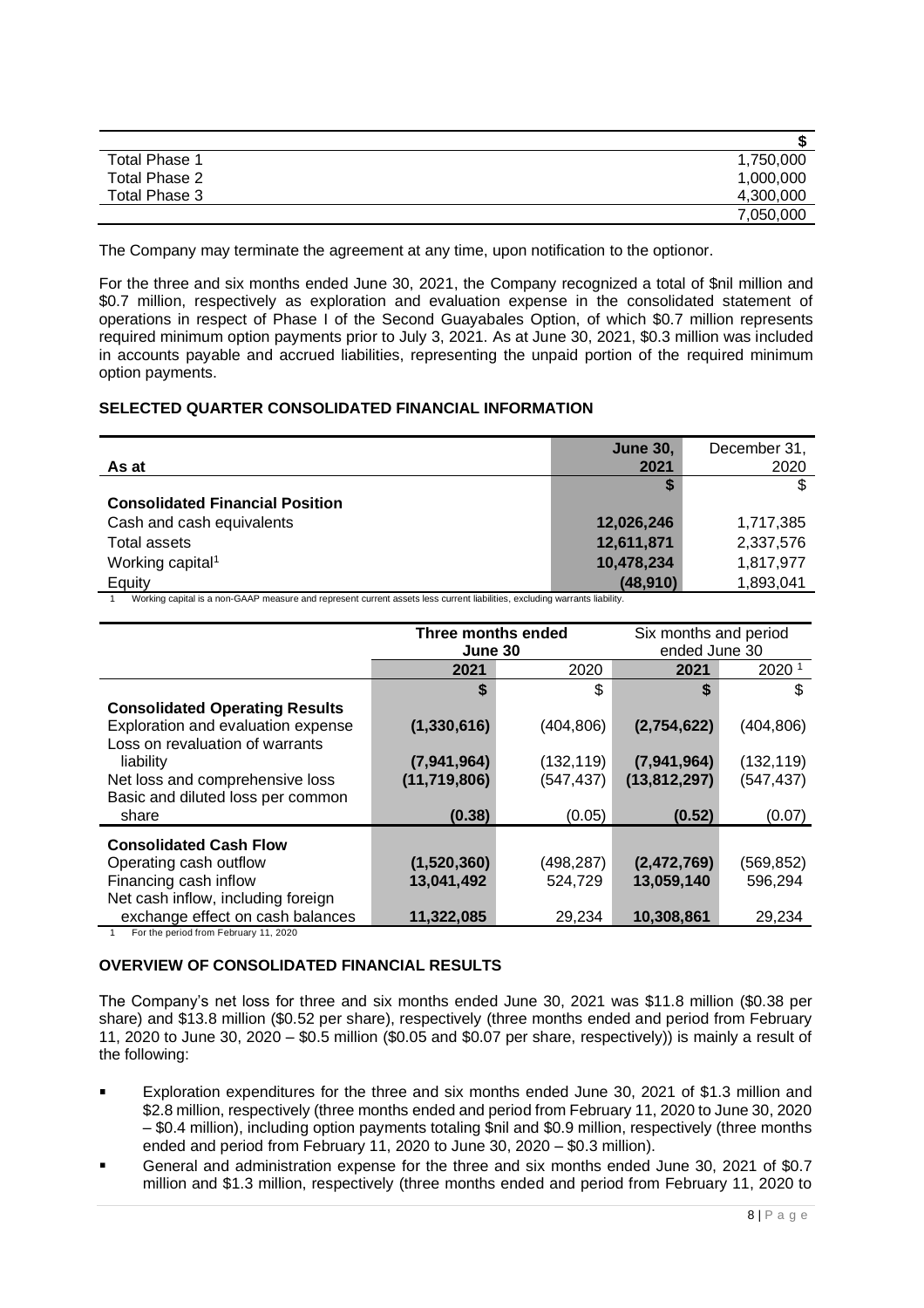June 30, 2020 – \$0.01 million), including:

- o Compensation costs related to share-based payments for the three and six months ended June 30, 2021 were \$0.3 million and \$0.4 million, respectively (three months ended and period from February 11, 2020 to June 30, 2020 – \$nil).
- Share-based payments include 590,000 options granted during the three and six months ended June 30, 2021 (three months ended and period from February 11, 2020 to June 30, 2020 – nil) with average grant date fair values of C\$1.00 per share, respectively (three months ended and period from February 11, 2020 to June 30, 2020 – \$nil per share.).
- RTO Transaction and public listing expense of \$1.5 million.
- Loss on revaluation of warrants liability of \$7.9 million for the three and six months ended June 30, 2021 (three months ended and period from February 11, 2020 to June 30, 2020 – \$0.1 million).

# <span id="page-8-0"></span>**LIQUIDITY AND MANAGEMENT OF CAPITAL RESOURCES**

The Company has no operating cash flow from a producing mine and therefore must utilize its current cash reserves and funds obtained from equity financing transactions, including the Offering (see "Business Transaction" in this MD&A) to fund its operating and exploration activities, including payments subject to exploration option agreements (see "Exploration Summary" in this MD&A).

The Company's objectives in managing capital are to ensure the entity continues as a going concern and to achieve optimal returns for its stakeholders. In addition, the Company will continue to assess new properties and seek to acquire an interest in additional properties if it believes there is sufficient potential, if they fit within the Company's overall strategic plan and if the Company has sufficient financial resources to do so. Management considers future capital requirements to sustain the future operation of the business, including current and new exploration program requirements, and assesses market conditions to determine when adjustments to the capital structure is appropriate.

For the six months ended June 30, 2021, the Company raised \$12.5 million (C\$15.1 million) from the closing of the Offering (See the "Business Transaction" section in this MD&A) and the exercise of options (period from February 11, 2020 to June 30, 2020 – \$0.6 million through private equity financing, including the exercise of warrants). In addition, \$0.8 million (C\$1.0 million) was received as at June 30, 2021 in respect of warrants exercised in Q3 2021.

As at June 30, 2021, the Company's cash and working capital position (current assets less current liabilities, excluding warrants liability ("Working Capital")) was \$12 million and \$10.5 million, respectively. The Company will utilize its Working Capital towards general operating activities and the advancement of its exploration programs, including its obligations under its exploration option agreements (see "Exploration Summary" in this MD&A).

# **Cash Flow Items**

|                             | Three months ended |            | Six months and period |                   |  |
|-----------------------------|--------------------|------------|-----------------------|-------------------|--|
|                             |                    | June 30    | ended June 30         |                   |  |
|                             | 2021               | 2020       | 2021                  | 2020 <sup>1</sup> |  |
|                             |                    |            |                       |                   |  |
| Operating activities        | (1,520,360)        | (498, 287) | (2,472,769)           | (569, 852)        |  |
| Financing activities        | 13,041,492         | 524,729    | 13,059,140            | 596,294           |  |
| Investing activities        | (98, 492)          |            | (160, 182)            |                   |  |
|                             | 11,422,640         | 26,442     | 10,426,189            | 26,442            |  |
| Foreign exchange on cash    | (100,555)          | 2,792      | (117, 328)            | 2,792             |  |
| Net change in cash balances | 11,322,085         | 29,234     | 10,308,861            | 29,234            |  |

The following is a summary of the Company's cash flows for the three and six months ended June 30, 2021 and 2020<sup>1</sup>:

1 For the period from February 11, 2020

#### *Operating Activities*

Operating cash outflow for the three and six months ended June 30, 2021 was \$1.5 million and \$2.5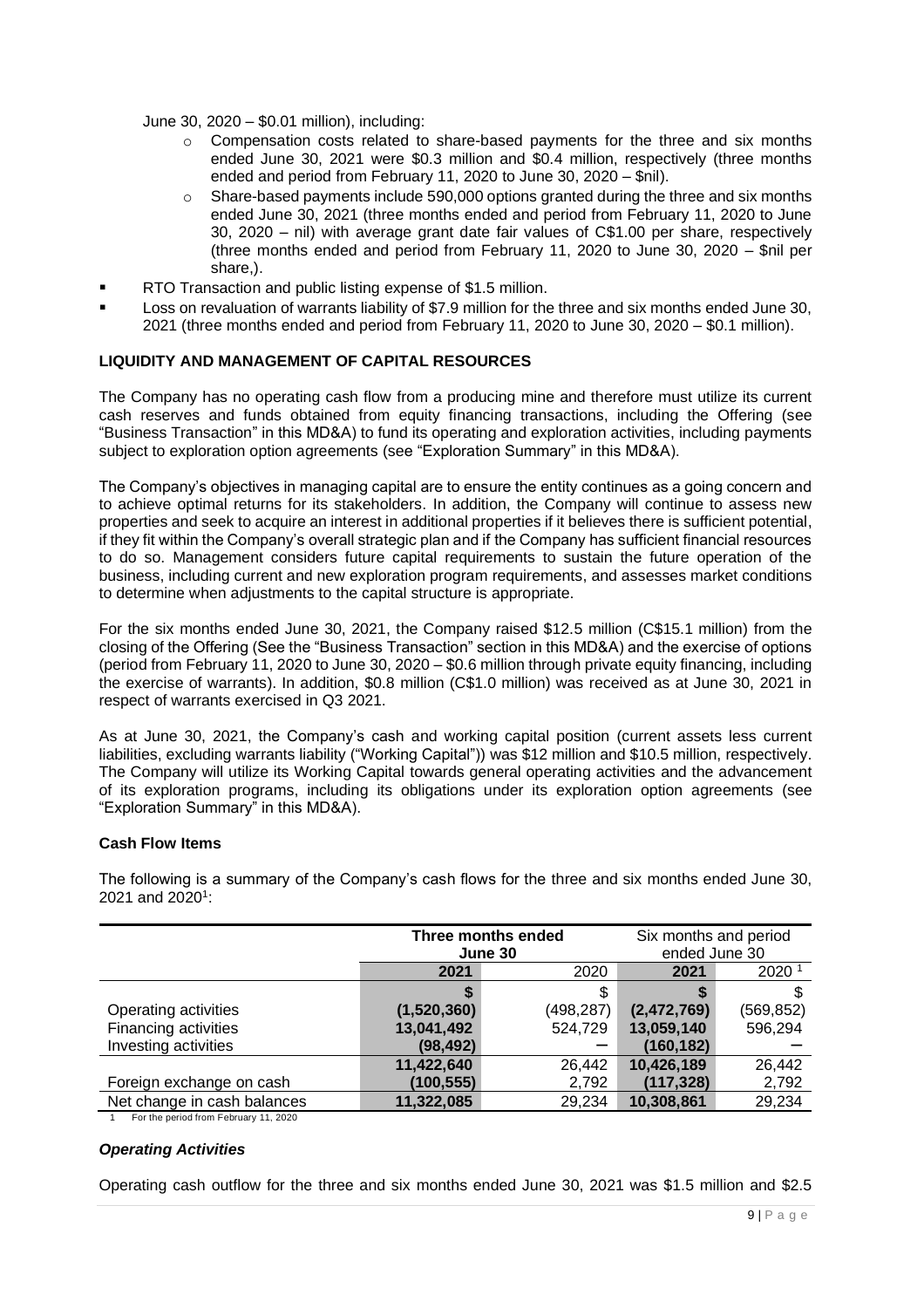million, respectively, compared to the \$0.5 million and \$0.6 million, respectively, for the three months ended and period from February 11, 2020 to June 30, 2020. The change is mainly due to the increase of exploration activities incurred in 2021.

# *Financing Activities*

Net cash inflow from financing activities for the three and six months ended June 30, 2021 was \$13 million and \$13.1 million, respectively, compared to \$0.5 million and \$0.6 million, respectively, for the three months ended and period from February 11, 2020 to June 30, 2020. The increase is due to the closing of the Offering in 2021 (See the "Business Transaction" section in this MD&A).

#### *Investing Activities*

Cash outflow for investing activities for the three and six months ended June 30, 2021 was \$0.1 million and \$0.2 million, respectively, compared to \$nil for the three months ended and period from February 11, 2020 to June 30, 2020 and relate to the acquisition of fixed assets and intangibles.

# <span id="page-9-0"></span>**EQUITY AND WARRANTS**

#### **Fully Diluted Shares**

| As at                             | <b>June 30,</b><br>2021 | December 31,<br>2020 |
|-----------------------------------|-------------------------|----------------------|
|                                   |                         |                      |
| Shares issued                     | 40,436,965              | 21,617,465           |
| Stock options outstanding         | 2,087,500               | 2,120,000            |
| Subscription Warrants outstanding | 7,500,000               |                      |
| Finders' Warrants outstanding     | 267,250                 |                      |
|                                   | 50,291,715              | 23,737,465           |

#### **Share Capital**

As at June 30, 2021, the Company had a total of 40,436,965 Common Shares resulting from the issuance of shares resulting from the RTO Transaction, the Offering, private equity financing in 2020, including unit placements whereby both common shares and common share purchase warrants were issued, and the exercise of warrants and options.

Total proceeds raised for the six months ended June 30, 2021 from the Offering was \$12.4 million (C\$15 million). Proceeds from the Offering in 2021 and unit placements in 2020 were allocated between shares and warrants issued on a pro-rata basis of their fair value within the unit using the Black-Scholes option pricing model to determine fair value for the warrants. See also the "Warrants" section of this MD&A.

Similarly, total financing costs of \$0.5 million for the Offering, including the value of the Finders' Units of \$0.4 million, was allocated between the Subscription Shares and the Subscription Warrants, with \$0.4 million recognized as a reduction of share capital and \$0.1 million recognized as financing cost in the consolidated statement of operations and comprehensive loss for the three and six months ended June 30, 2021.

#### **Warrants**

For the six months ended June 30, 2021 and during 2020, the Company had warrants denominated in Canadian dollars. Proceeds from unit placements are allocated between shares and warrants issued on a pro-rata basis of their fair value within the unit. Fair value for the warrants is determined using the Black-Scholes option pricing model. As at June 30, 2021, warrants outstanding are made up of Subscription Warrants and Finders' Warrants. See also the "Business Transaction" section of this MD&A.

Subscription Warrants are classified as derivative financial liabilities, presented as warrants liability on the consolidated statement of financial position and measured at fair value until the instruments are exercised or extinguished in the consolidated financial statements. Any gain or loss arising from the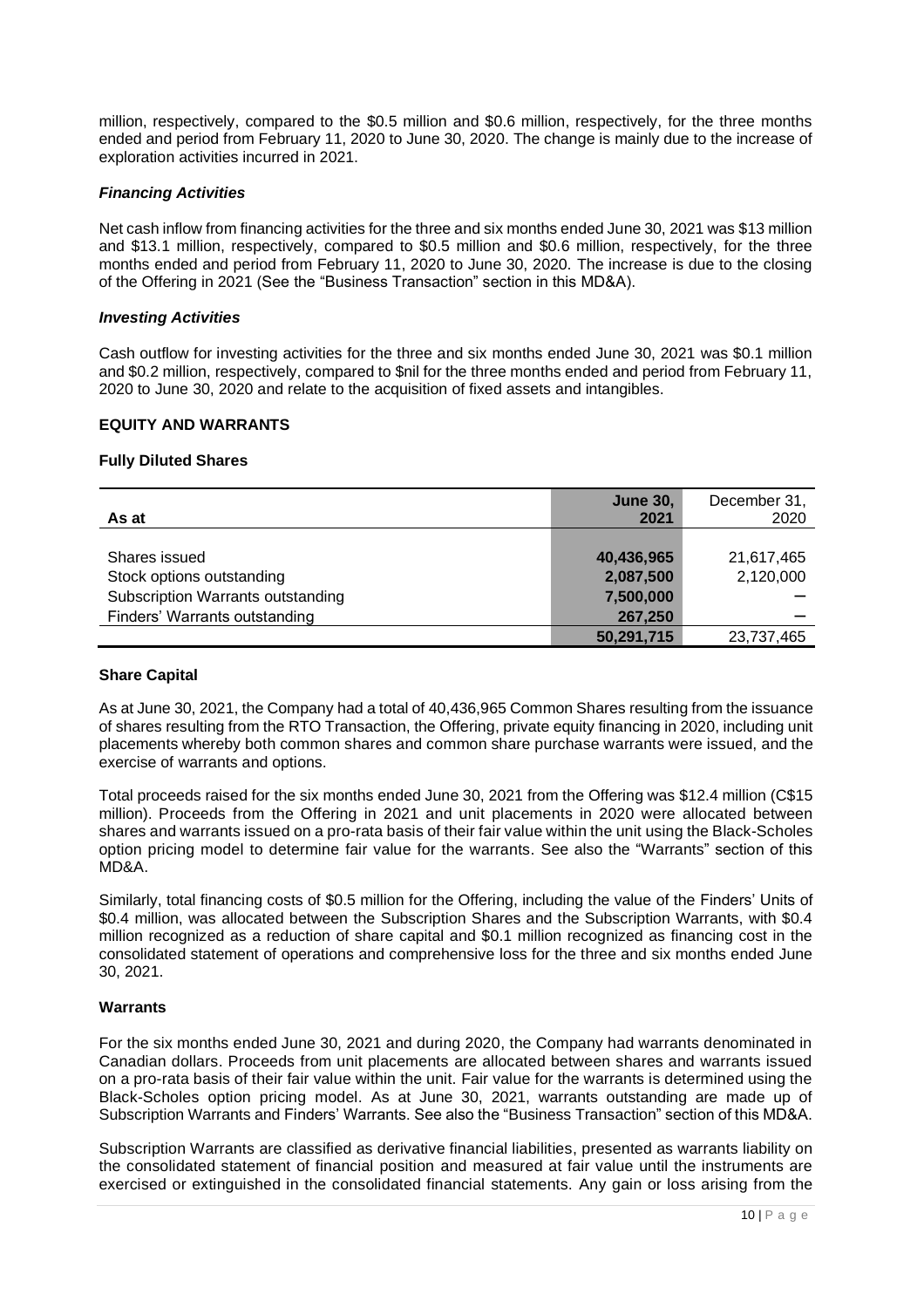revaluation of a Subscription Warrant on the date of exercise or on the financial reporting date is recognized in the consolidated statement of operations and comprehensive loss. Warrants issued and exercised in 2020 were accounted for in the same manner as Subscription Warrants.

The Finders' Units are accounted for under IFRS 2 – Share-Based Payments ("IFRS 2"), as they were issued in exchange for services and therefore, the value allocated to the Finders' Warrants are classified in warrants reserve, a component of contributed surplus, and are not subsequently revalued. The value of services received is determined to be the issue price of the Finders' Units on the date of issue, May 20, 2021, and are allocated between Finders' Shares and Finders' Warrants on a pro-rata basis of their fair value within the unit. Fair value for the Finders' Warrants was determined using the Black-Scholes option pricing model.

As at December 31, 2020, there were no warrants outstanding. The following is summary of warrants outstanding in the consolidated statement of financial position as at June 30, 2021.

|                                                           | Number of<br>warrants |            |
|-----------------------------------------------------------|-----------------------|------------|
| Warrants liability – Subscription Warrants                | 7.500.000             | 10.822.222 |
| Contributed surplus, warrants reserve - Finders' Warrants | 267.250               | 102.633    |

The issue date fair value on May 20, 2021 of the warrants liability in respect of the Subscription Warrants and the warrants reserve in respect of the Finders' Warrants was \$2.9 million and \$0.1 million, respectively. For the three and six months ended June 30, 2021, the Company recognized a derivative loss of \$7.9 million (three months ended and period from February 11, 2020 to June 30, 2020 – \$0.1 million) in respect of the revaluation of warrants classified within warrants liability.

All outstanding warrants at June 30, 2021 have an exercise price of C\$2.00 per share and expire on August 9, 2021 as a result of the Company exercising its right to accelerate the expiry date on June 25, 2021. As at August 9, 2021, 6,495,000 Subscription Warrants and 267,250 Finders' Warrants were exercised, resulting in a total of C\$13.5 million received by the Company subsequent to June 30, 2021, and all remaining unexercised warrants expired.

# **Options**

On January 5, 2021, vesting for 500,000 options were accelerated and exercised. Proceeds from the exercise was C\$0.1 million.

As at June 30, 2021, 2,087,500 (December 31, 2020 – 2,120,000) stock options were outstanding at an average exercise price of C\$0.59 (December 31, 2020 – C\$0.37), of which 350,000 (December 31, 2020 – nil) were exercisable. The exercise in full of the outstanding stock options would raise a total of approximately C\$1.3 million. Options expire between 2022 and 2024. However, management does not know when and how much will be collected from the exercise of such securities as this is dependent on the determination of the option holders and the market price of the Common Shares.

# **Outstanding Equity and Warrants Data**

As at August 24, 2021, the Company had 47,236,715 Common Shares and a total of 2,200,000 share options outstanding to purchase Common Shares. All Subscription Warrants and Finders' Warrants have been exercised.

# <span id="page-10-0"></span>**TRENDS AND RISKS THAT AFFECT THE COMPANY'S FINANCIAL CONDITION**

Please see the "Market Trends" and "Risks and Uncertainties" sections of this MD&A for information regarding known trends, demands, commitments, events or uncertainties that are reasonably likely to have an effect on the Company's business and industry and economic factors affecting the Company's performance.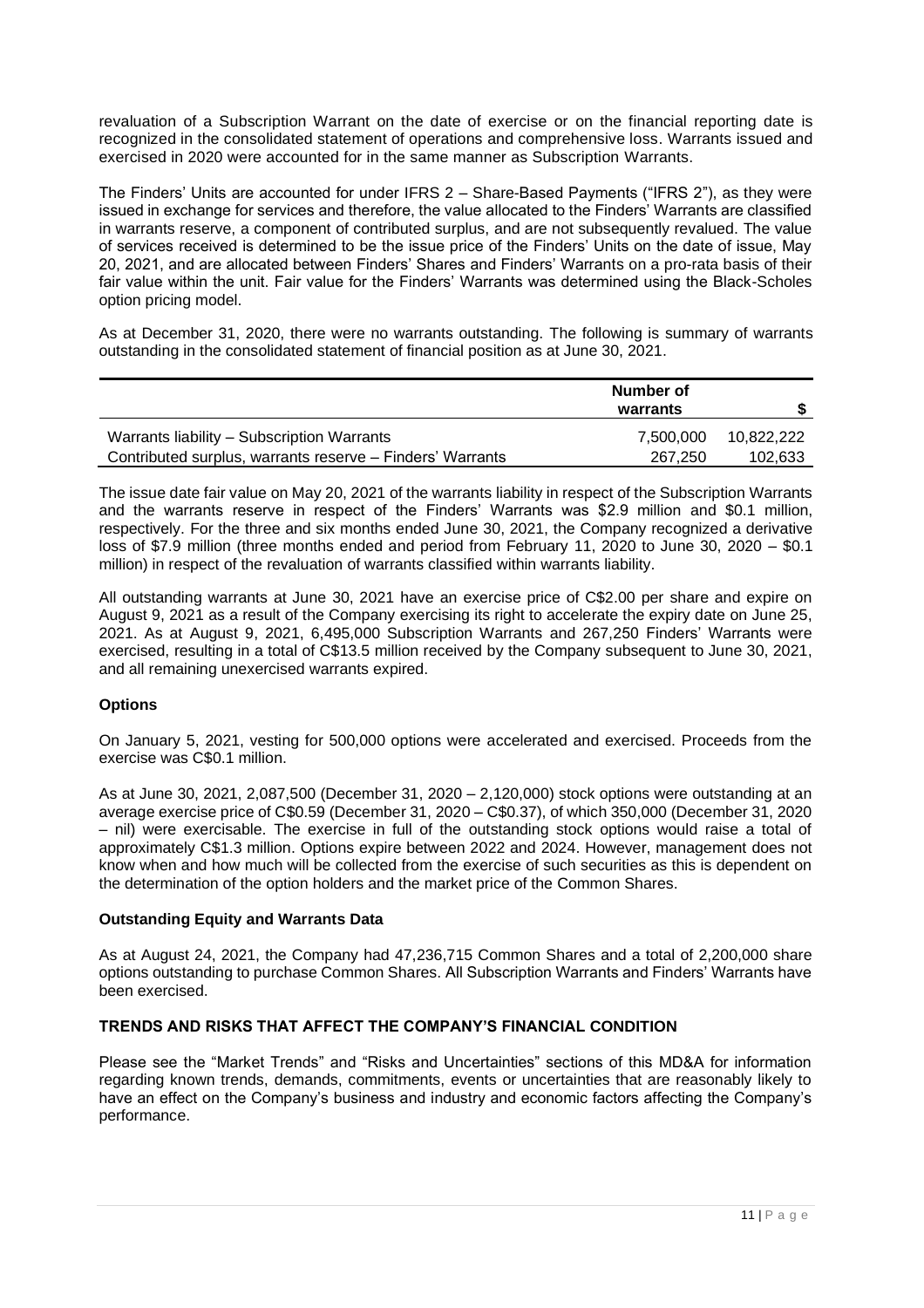# <span id="page-11-0"></span>**CONTRACTUAL OBLIGATIONS, COMMITMENTS AND OPTION AGREEMENTS**

#### **Contractual Obligations and Commitments**

|                                | Total   | Less than<br>1 Year | $2 - 3$<br>Years | $4 - 5$<br>Years | <b>Greater than</b><br>5 Years |
|--------------------------------|---------|---------------------|------------------|------------------|--------------------------------|
|                                |         |                     |                  | Ð                |                                |
| Other lease commitments        | 98.633  | 94,238              | 4,395            |                  |                                |
| Social and governance          |         |                     |                  |                  |                                |
| commitments <sup>1</sup>       | 68.158  | 68,158              |                  |                  |                                |
| Service contracts <sup>2</sup> | 500,968 | 500,968             |                  |                  |                                |
|                                | 667,759 | 663,364             | 4,395            |                  |                                |

As at June 30, 2021, the Company had the following contractual commitments and obligations:

Represents the strategic alliance executed with the Coffee Growers Committee of Caldas and the Municipality of Supia.

Represents drilling contracts.

#### **Option Agreements**

The Company has the option to terminate its option agreements at any time. Future expenditures are therefore dependent on the success of exploration and development programs and a decision by management to continue or exercise its option(s) for the relevant project and agreement.

As at June 30, 2021, the timing of expenditures, including option payments, under the Company's option agreements are as follows:

|                                       |            | Less than | $2 - 3$   | $4 - 5$   | Greater than |
|---------------------------------------|------------|-----------|-----------|-----------|--------------|
|                                       | Total      | 1 Year    | Years     | Years     | 5 Years      |
|                                       |            |           |           | S         |              |
| San Antonio Option                    | 4,920,000  |           | 250,000   | 670,000   | 4,000,000    |
| First Guayabales Option <sup>1</sup>  | 23,714,059 | 445,837   | 2,518,222 | 3,750,000 | 17,000,000   |
| Second Guayabales Option <sup>2</sup> | 6,350,000  | 300,000   | 500,000   | 500,000   | 5,050,000    |
|                                       | 34,984,059 | 745,837   | 3,268,222 | 4,920,000 | 26,050,000   |
|                                       |            |           |           |           |              |

1 Based on the assumption that the Company does not elect to pay the NSR. Timing of remaining required exploration expenditures are estimated by management.<br>2 Excludes required minimum option payments as at June 30, 2021, 2 Excludes required minimum option payments as at June 30, 2021, disclosed under the Contractual Obligations and Commitments section of this MD&A.

# <span id="page-11-1"></span>**RELATED PARTY TRANSACTIONS**

As at June 30, 2021, \$nil million (December 31, 2020 – \$0.01 million) is payable to an employee in respect of expenses incurred on behalf of the Company in 2020.

# <span id="page-11-2"></span>**FINANCIAL INSTRUMENTS AND RELATED RISKS**

All financial instruments are required to be measured at fair value on initial recognition. The fair value is based on quoted market prices, unless the financial instruments are not traded in an active market. In this case, the fair value is determined by using valuation techniques like discounted cash flows, the Black-Scholes option pricing model or other valuation techniques. Measurement in subsequent periods depends on the classification of the financial instrument. A description of financial instruments and their fair value is included in the unaudited interim consolidated financial statements for the three and six months ended June 30, 2021,

# <span id="page-11-3"></span>**OFF-BALANCE SHEET ARRANGEMENTS**

As of the date of this MD&A, the Company does not have any off-balance sheet arrangements that have, or are reasonably likely to have, a current or future effect on the results of operations or financial condition of the Company, including, without limitation, such considerations as liquidity and capital resources.

#### <span id="page-11-4"></span>**MARKET TRENDS**

# **Global Financial Market Conditions**

Events and conditions in the global financial markets, particularly over the last two years, continue to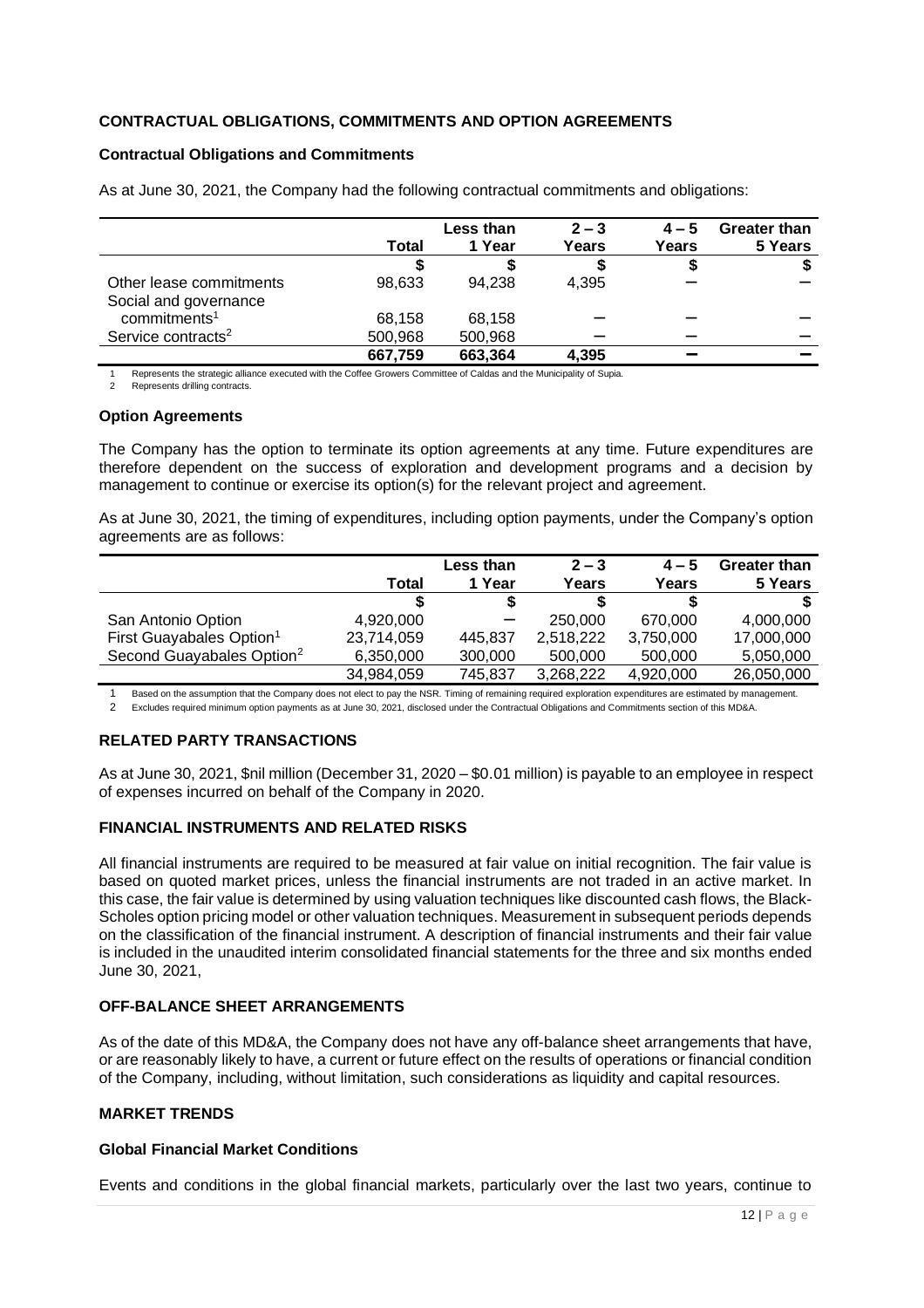impact gold prices, commodity prices, interest rates and currency rates. These conditions, as well as market volatility, may have a positive or negative impact on the Company's operating costs, project exploration expenditures and planning of the Company's projects.

# **Gold Market**

The Company's economic assessment of its gold projects is impacted by the market-driven gold price. The gold market is affected by negative real interest rates over the near-to-medium term, continued sovereign debt risks, elevated geo-political risks, mine production and substantial above-ground reserves that can affect the price should a portion of these reserves be brought to market.

While many factors impact the valuation of gold, traditionally the key factors are actual and expected U.S. dollar value, global inflation rates, oil prices and interest rates.

The gold price has displayed considerable volatility in the last few years. Continued uncertainties in major markets, specifically in the U.S. and European countries, and increased trade tensions between the U.S. and China were the main driving forces in the demand volatility for gold. The daily closing spot gold price during 2021 was between \$1,684 and \$1,943 per ounce, for an average price in 2021 of \$1,806 per ounce.

# **Currency**

The Company's functional and reporting currency is the U.S. dollar. The key currencies to which the Company is exposed are the Canadian dollar and the Colombian peso, which have experienced volatility relative to the U.S. dollar over the last several years. Fluctuation of the Canadian dollar against the U.S. dollar has a direct impact on the Company as proceeds from equity financing are in Canadian dollars. However, the Company has mitigated the majority of this impact by converting a significant portion of proceeds received from the Offering to U.S. dollars. Fluctuation of the Colombian peso has a direct impact on the Company's exploration and operating activities.

The Company expects to have significant U.S. dollar and Colombian peso requirements, mainly in relation to exploration activities, salaries and exploration option payments. As at June 30, 2021, the Company held \$5.5 million in U.S. dollars and the equivalent of \$0.2 million in Colombian pesos. Purchases of U.S. dollars and Colombian pesos will be required to meet the Company's obligations.

As at August 24, 2021, the Company held approximately \$20.8 million in cash and cash equivalents, of which \$9.1 million was in U.S. dollars, the equivalent of \$11.2 million was in Canadian dollars, and the equivalent of \$0.5 million in Colombian pesos, representing approximately 44%, 54%, and 2%, respectively of total cash balances.

# <span id="page-12-0"></span>**CRITICAL ACCOUNTING ESTIMATES AND JUDGEMENTS**

Estimates and assumptions are continually evaluated and are based on historical experience and other factors, including expectations of future events that are believed to be reasonable under the circumstances. The determination of estimates requires the exercise of judgement based on various assumptions and other factors such as historical experience and current and expected economic conditions. Actual results could differ from those estimates.

Critical accounting estimates and assumptions as well as critical judgements in applying the Company's accounting policies are detailed in Note 3 of the unaudited interim consolidated financial statements for the three and six months ended June 30, 2021.

# <span id="page-12-1"></span>**CHANGES IN ACCOUNTING POLICIES**

#### **Future Accounting Changes**

The following revised standards and amendments, unless otherwise stated, are effective on or after January 1, 2022, with early adoption permitted, and have not been applied in preparing the consolidated financial statements. The Company does not plan to adopt any of these standards before they become effective.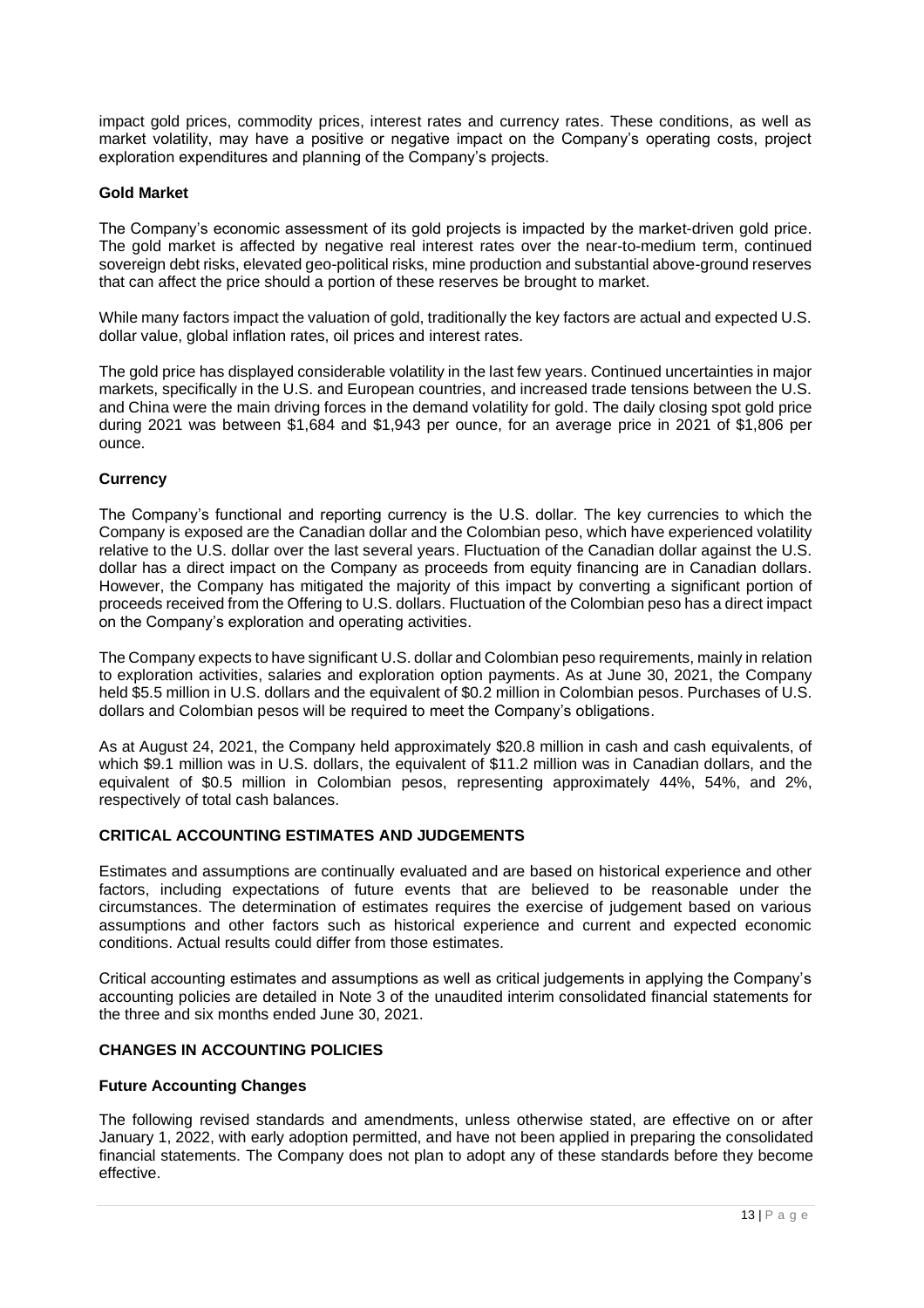# *IAS 1 – Presentation of Financial Statements*

IAS 1, Presentation of Financial Statements ("IAS 1") was amended to clarify the classification of liabilities between current and noncurrent to be based on the rights that exist at the end of the reporting period and that such classification is unaffected by the expectations of the entity or events after the reporting date. The changes must be applied retrospectively in accordance with IAS 8, Accounting Policies, Changes in Accounting Estimates and Errors ("IAS 8").

IAS 1 was also amended to help preparers in deciding which accounting policies to disclose in their financial statements.

These amendments are effective on or after January 1, 2023. The Company does not expect an impact to its consolidated financial statements on adoption.

# *IAS 16 – Property, Plant and Equipment*

IAS 16, Property, Plant and Equipment ("IAS 16") was amended to prohibit the deduction of proceeds from the sale of items produced from an item of property, plant and equipment while the entity is preparing the asset for its intended use. IAS 16 further clarifies that the financial performance of the asset is not relevant in the assessment of the technical and physical performance of the asset. The changes are effective on or after January 1, 2022.

The Company does not expect an impact to its consolidated financial statements on adoption as the Company does not expect to be in the construction phase at the time of adoption.

# <span id="page-13-0"></span>**RISKS AND UNCERTAINTIES**

The business of the Company is subject to a variety of risks and uncertainties. Investment in Common Shares should be considered highly speculative and involves a high degree of risk due to the nature of the Company's business and the present stage of development, production and exploration and the location of its properties in Colombia. Readers should carefully consider the risks disclosed in this MD&A, and the unaudited interim consolidated financial statements for the three and six months ended June 30, 2021. These risk factors are not a definitive list of all risk factors associated with an investment in the Company or relating to the Company's operations and any of these risk elements could have a material adverse effect on the business of the Company.

#### **Nature of Mineral Exploration**

Resource exploration and development is a speculative business and involves a high degree of risk which even a combination of experience, knowledge and careful evaluation may not be able to overcome. The properties in which the Company holds an interest are without a known mineral resource or reserve. Each of the proposed programs on the properties is an exploratory search for resources or additional resources. There is no assurance that commercial quantities of resources will be discovered. There is also no assurance that even if commercial quantities of resources are discovered, a mineral property will be brought into commercial production. The discovery of mineral deposits is dependent upon a number of factors, not the least of which is the technical skill of the exploration personnel involved. The commercial viability of a mineral deposit, once discovered, is also dependent upon a number of factors, some of which are the particular attributes of the deposit, such as size, grade, ground conditions and proximity to infrastructure, community relations, metal prices and government regulations, including regulations relating to royalties, allowable production, importing and exporting of minerals, and environmental protection. The exact effect of these factors cannot be accurately predicted, but the combination of these factors may result in the Company not receiving an adequate return on invested capital. There is no certainty that the expenditures made by the Company towards the search and evaluation of mineral deposits will result in discoveries of economic commercial quantities of ore.

#### **Coronavirus ("COVID-19")**

On March 11, 2020, the World Health Organization declared the rapidly spreading COVID-19 outbreak a global pandemic. This pandemic has had a significant impact on the global economy including that of Colombia, where the Company operates, through restrictions put in place by the various levels of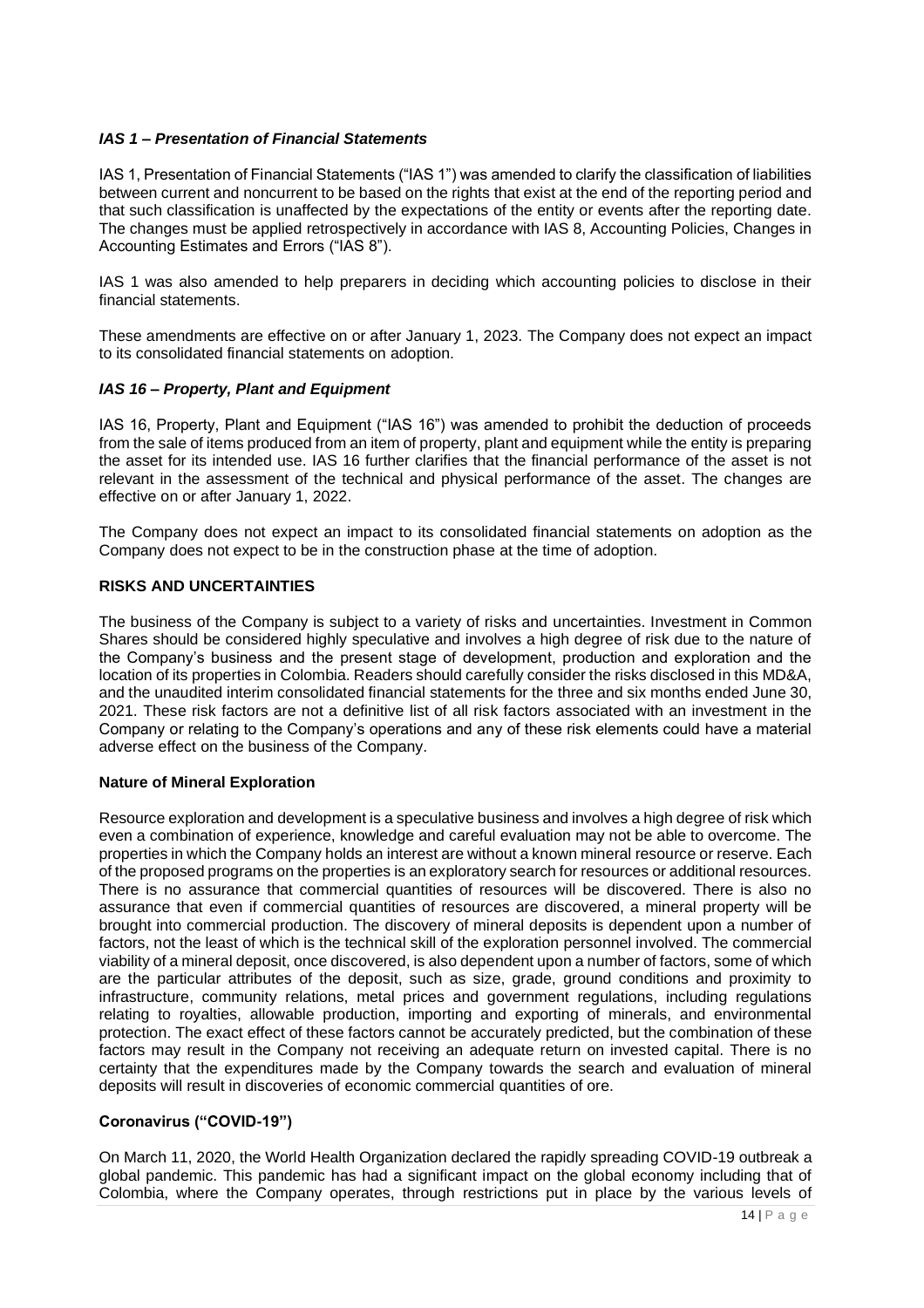governments regarding travel, business operations and isolation orders to reduce the rate of spread of new infections. The Company has been closely monitoring developments in the COVID-19 outbreak since its incorporation and has implemented preventative measures to ensure the safety of our workforce and local communities. To date, there have been no outbreaks of COVID-19 at our properties and there have been no significant disruptions to current operations. The Company continues to manage and respond to COVID-19 within an internally constructed framework, along with recommendations of health authorities and local and national regulatory requirements.

# **Foreign Country Risk**

The Company's principal mineral properties are located in rural Colombia. Over the past 10 to 15 years, the Government of Colombia has made strides in improving the social, political, economic, legal and fiscal regimes. However, operations in Colombia are still subject to risk due to the potential for social, political, economic, legal and fiscal instability. The government in Colombia faces ongoing problems including, but not limited to, unemployment and inequitable income distribution and unstable neighboring countries. The instability in neighboring countries could result in, but not limited to, an influx of immigrants which could result in a humanitarian crisis and/or increased illegal activities. Colombia is also home to a number of insurgency groups and large swaths of the countryside are under guerrilla influence. In addition, Colombia experiences narcotics-related violence, a prevalence of kidnapping, extortion and thefts and civil unrest in certain areas of the country. Such instability may require the Company to suspend operations on its properties. It is common practice in Colombia to have cooperation agreements with the police and/or army to increase the level of protection in the area of influence. There is a risk that agreements with the police and/or army cannot be reached on time or on terms that are acceptable to the Company, which could result in an increase in security threats or loss of control at the project site that could have a material adverse effect on the Company.

Although the Company is not presently aware of any circumstances or facts which may cause the following to occur, other risks may involve matters arising out of the evolving laws and policies in Colombia, any future imposition of special taxes or similar charges, as well as foreign exchange fluctuations and currency convertibility and controls, the unenforceability of contractual rights or the taking or nationalization of property without fair compensation, restrictions on the use of expatriates in the Company's operations, renegotiation or nullification of existing concessions, licenses, permits and contracts, illegal mining, changes in taxation policies, or other matters.

The Government of Colombia reached a peace accord in 2016 with the country's largest guerrilla group. The Government of Colombia also entered into and dissolved formal discussions with the country's second largest guerrilla group due to their unwillingness to cease criminal and violent crimes. There is no certainty that the agreements will be adhered to by all of the members of the guerrilla groups or that a peace agreement will be ultimately reached with the country's second largest guerrilla group. There is a risk that any peace agreement might contain new laws or change existing laws that could have a material adverse effect on the Company's projects. Furthermore, the achievement of peace with the country's guerrilla groups could create additional social or political instability in the immediate aftermath, which could have a material adverse effect on the Company.

# **Foreign Operations**

The Company's exploration operations are located in Colombia. Colombia's legal and regulatory requirements in connection with companies conducting mineral exploration and mining activities, banking system and controls as well as local business culture and practices are different from those in Canada. The officers and directors of the Company must rely, to a great extent, on the Company's Colombian legal counsel and local consultants retained by the Company in order to keep abreast of material legal, regulatory and governmental developments as they pertain to and affect the Company's business operations, and to assist the Company with its governmental relations. The Company must rely, to some extent, on the members of management and the Board who have previous experience working and conducting business in Colombia to enhance its understanding of and appreciation for the local business culture and practices in Colombia. The Company also relies on the advice of local experts and professionals in connection with current and new regulations that develop in respect of banking, financing and tax matters in Colombia. Any developments or changes in such legal, regulatory or governmental requirements or in local business practices in Colombia are beyond the control of the Company and may adversely affect its business.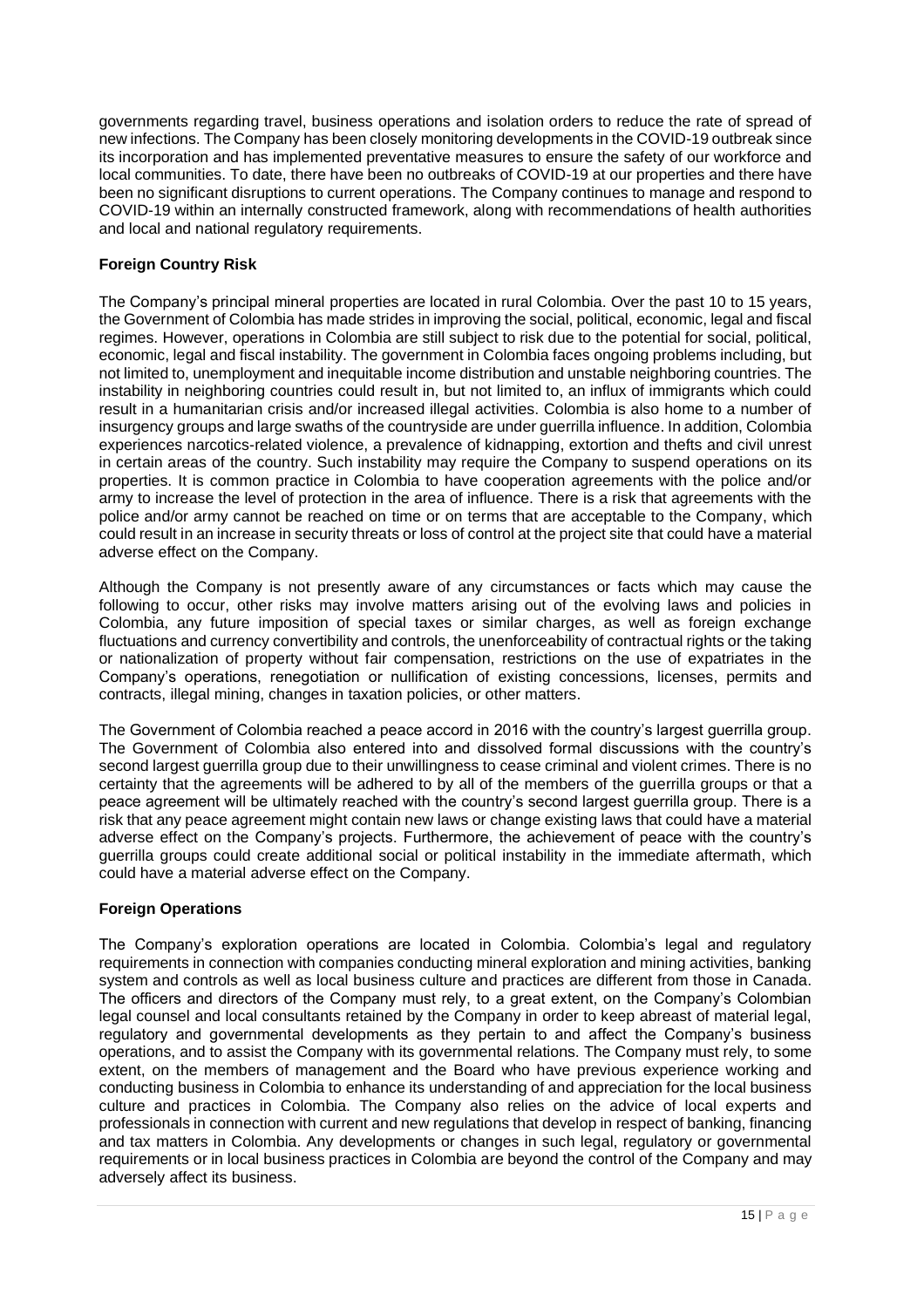The Company also bears the risk that changes can occur to the Government of Colombia and a new government may void or change the laws and regulations that the Company is relying upon. Currently, there are no restrictions on the repatriation from Colombia of earnings to foreign entities and Colombia has never imposed such restrictions. However, there can be no assurance that restrictions on repatriation of earnings from Colombia will not be imposed in the future. Exchange control regulations require that any proceeds in foreign currency originated on exports of goods from Colombia (including minerals) be repatriated to Colombia. However, purchase of foreign currency is allowed through any Colombian authorized financial entities for purposes of payments to foreign suppliers, repayment of foreign debt, payment of dividends to foreign stockholders and other foreign expenses.

Due to its locations in Colombia, the Company depends in part upon the performance of the Colombian economy. As a result, the Company's business, financial position and results of operations may be affected by the general conditions of the Colombian economy, price instabilities, currency fluctuations, inflation, interest rates, regulatory changes, taxation changes, social instabilities, political unrest and other developments in or affecting Colombia over which the Company does not have control. Because international investors' reactions to the events occurring in one emerging market country sometimes appear to demonstrate a "contagion" effect in which an entire region or class of investment is disfavoured by international investors, Colombia could also be adversely affected by negative economic or financial developments in other emerging market countries.

# **Requirement for Future Financing**

The Company has limited financial resources and has limited sources of operating cash flow. The Company will require additional funds to finance exploration and future acquisitions. The exploration and development of the various mineral properties in which the Company holds interests and the acquisition of additional properties depend upon the Company's ability to obtain financing through equity financings, joint ventures of projects, stream financing, debt financing or other means. The perception that security conditions in Colombia have not improved and the decline in the capital markets for the extractive industry could hinder the Company's ability to access capital in a timely or cost-effective manner. Although the Company has been successful in raising funds to date, there can be no assurance that the Company will be able to raise additional financing required or that such financing will be available on terms acceptable to the Company. Failure to obtain additional financing on a timely basis may result in delays or an indefinite postponement of exploration, development, or production on any or all of the Company's properties, could cause the Company to reduce or terminate its operations or lose its interest in its properties and cease to continue as a going concern.

In addition, there can be no assurance that future financing can be obtained without substantial dilution to existing shareholders. The issuance of additional securities and the exercise of common share purchase warrants, stock options and other convertible securities will result in dilution of the equity interests of any persons who are or may become holders of Common Shares.

# **Property Interests**

The ability of the Company to carry out successful mineral exploration, development and production activities will depend on a number of factors. The Company has a number of obligations with respect to acquiring and maintaining the Company's interest in certain of its current properties. No guarantee can be given that the Company will be in a position to comply with all such conditions and obligations, or to require third parties to comply with their obligations with respect to such properties. Furthermore, while it is common practice that permits and licenses may be renewed, extended or transferred into other forms of licenses appropriate for ongoing operations, no guarantee can be given that such renewal, extension or a transfer will be granted to the Company or, if they are granted, that the Company will be in a position to comply with all conditions that are imposed. Some of the Company's interests are the subject of pending applications to register assignments, extend the term, and increase the area or to convert licenses to concession contracts and there is no assurance that such applications will be approved as submitted.

There is no assurance that the Company's rights and foreign interests will not be revoked or significantly altered to the detriment of the Company.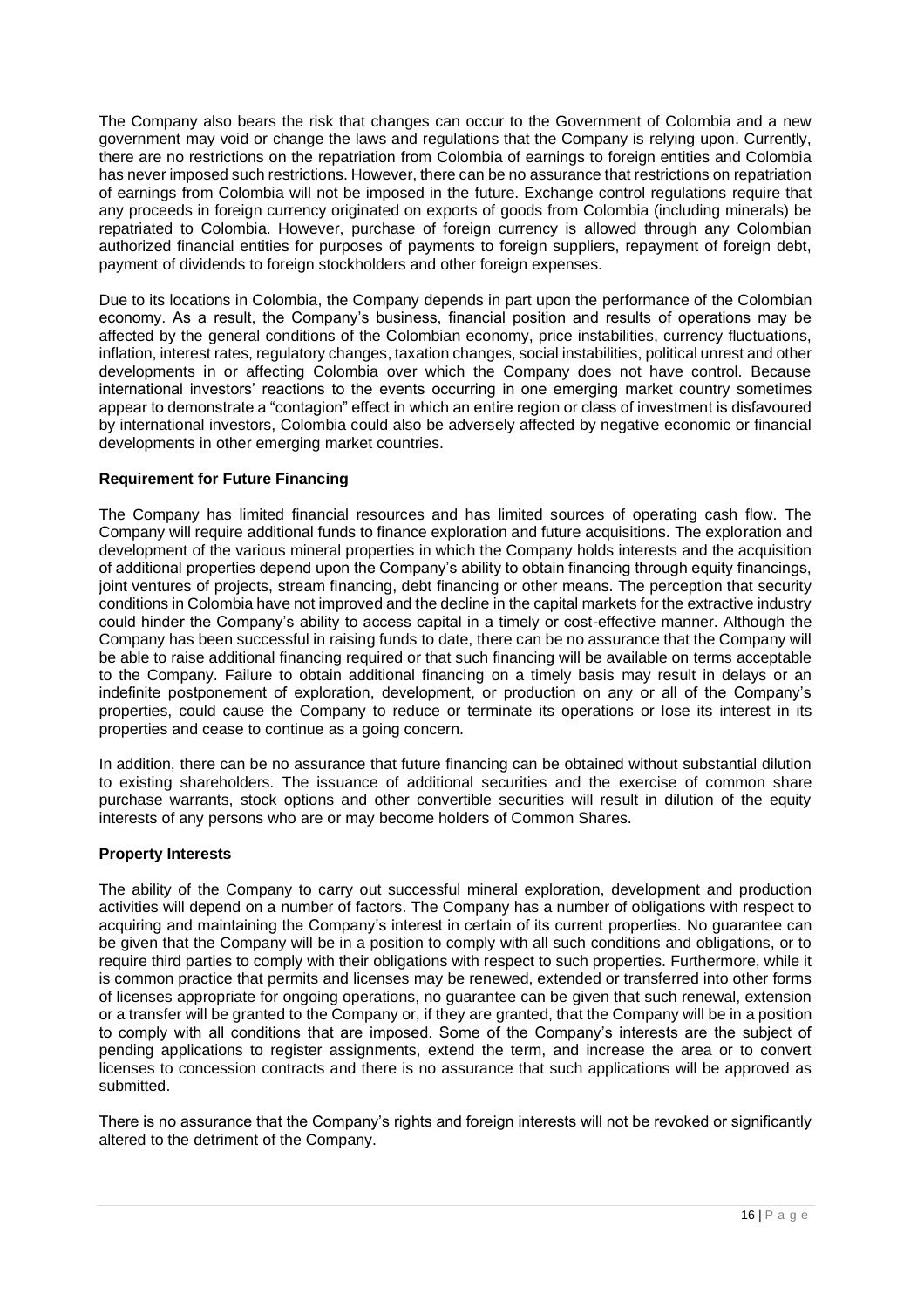#### **No Assurance of Titles or Boundaries**

The Company is not the registered holder of all of the licences or concessions that comprise its projects in Colombia. Some of the licences and concessions that comprise the Company's projects in Colombia are registered in the names of certain third-party entities. The Company's interest in the Colombia projects is partially derived from Option Agreements. Under the Option Agreements, third parties have agreed to transfer the licences and concessions that comprise such properties to the Company upon satisfaction of certain conditions including but not limited to the receipt of all of the option payments. There can be no assurance, however, that such transfers will be effected. Events may occur that would prevent the thirdparty entities from being able to transfer such licences and concessions to the Company. In addition, in the event of a dispute between the parties, the Company's only recourse would be to commence legal action in Colombia. If the Company is required to commence legal proceedings, there is no assurance that the Company will succeed in such proceedings, and, therefore, may never obtain title to such properties.

Other parties may dispute title to any of the Company's mineral properties or land titles, any of the Company's properties may be subject to prior unregistered agreements, transfers or claims, and title may be affected by, among other things, undetected encumbrances or defects or governmental actions or errors. A successful challenge to the precise area and location of the Company's projects could result in the Company being unable to operate on its properties as permitted or being unable to enforce its rights with respect to its properties. The Company does not have any surface rights and there is no assurance that the acquisition of surface rights will be available on reasonable terms or at all.

# **Dependence on Key Management Employees**

The Company's exploration programs will depend on the business and technical expertise of key executives, including the directors of the Company and a small number of highly-skilled and experienced executives and personnel. Due to the relatively small size of the Company, the loss of any of these individuals or the Company's inability to attract and retain additional highly skilled employees may adversely affect its business and future operations. The Company does not have key man insurance in place with respect to any of these individuals.

#### **Community Relations**

Maintaining a positive relationship with the communities in which the Company operates is critical to continuing successful exploration and development. There can be no assurances that the Company will be successful at managing these impacts. Community support for operations is a key component of a successful exploration or development project. Various international and national laws, codes, resolutions, conventions, guidelines and other materials relating to corporate social responsibility (including rights with respect to health and safety and the environment) may also require government consultation with communities on a variety of issues affecting local stakeholders, including the approval of mining rights or permits. The Company may come under pressure in the jurisdictions in which it explores or develops to demonstrate that other stakeholders benefit and will continue to benefit from its commercial activities. Local stakeholders and other groups may oppose the Company's current and future exploration, development and operational activities through legal or administrative proceedings, protests, roadblocks or other forms of public expression against the Company's activities. Opposition by such groups may have a negative impact on the Company's reputation and its ability to receive necessary mining rights or permits. Opposition may also require the Company to modify its exploration and development plans or enter into agreements with local stakeholders or governments with respect to its projects. Any of these outcomes could have a material adverse effect on the Company's business, financial condition, results of operations and Common Share price.

#### **Labour and Employment Matters**

While the Company has good relations with its employees, these relations may be impacted by changes in labour laws which may be introduced by the relevant governmental authorities in jurisdictions in which the Company carries on business. Adverse changes in such legislation may have a material adverse effect on the Company's business, results of operations and financial condition.

The Company's workforce is not governed by a minority union or a cooperative agreement. Although labour relations with its employees have been good, there is no assurance that this will continue in the future or that employees will not attempt to organize in the future. Any significant disruption in labour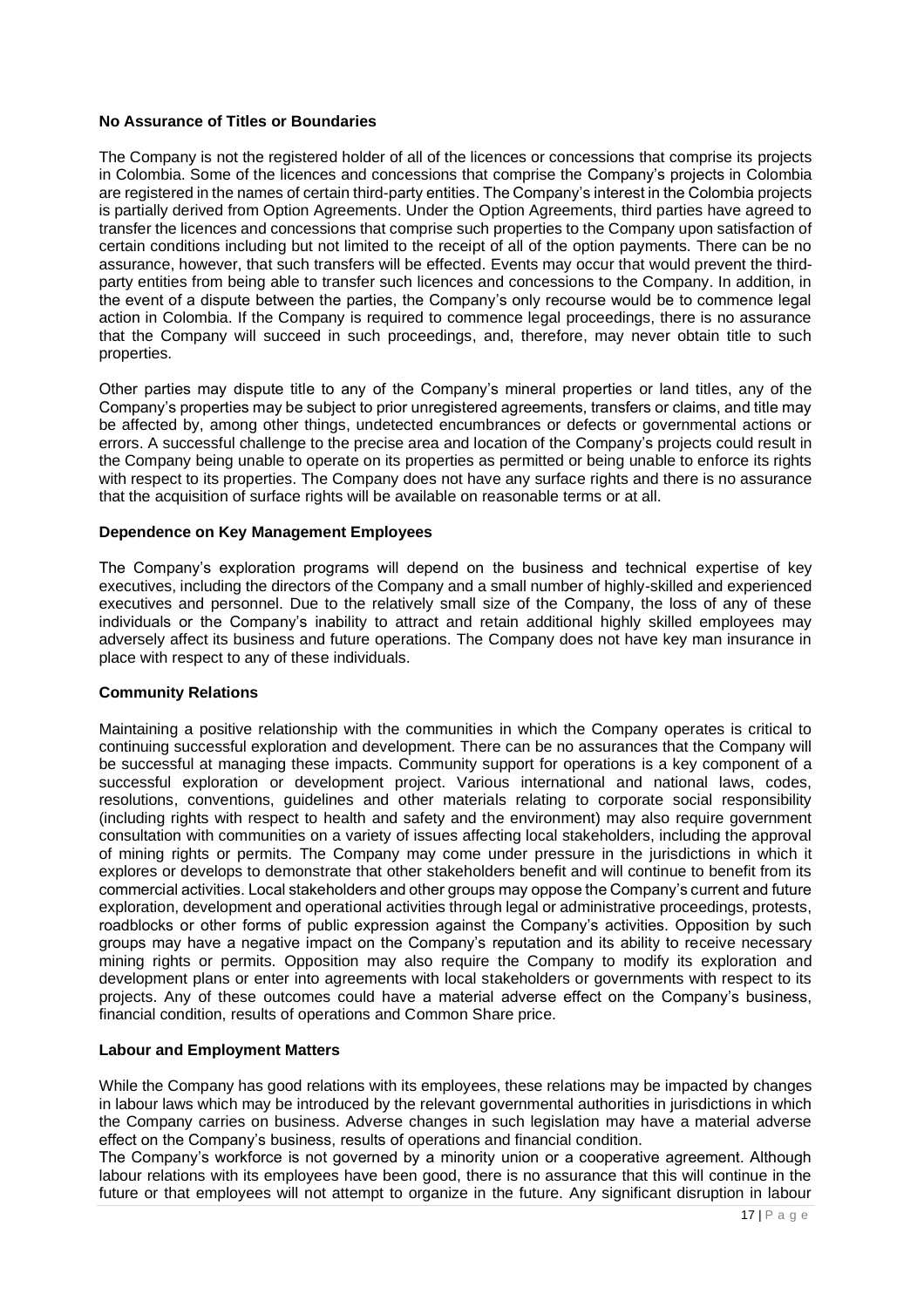arrangements could have a material adverse effect on the Company's reputation and its ability to continue to operate.

# **Non-Governmental Organization Intervention**

The Company's relationship with the communities in which it operates is critical to ensure the future success of its existing operations. A number of non-governmental organizations are becoming increasingly active in Colombia as the security and safety in Colombia increases and the Government implements the peace accords. These organizations may create or inflame public unrest and anti-mining sentiment among the inhabitants in areas of mineral development. Such organizations have been involved, with financial assistance from various groups, in mobilizing sufficient local anti-mining sentiment to protest and even prevent the issuance of required permits for the development of mineral projects of other companies. While the Company is committed to operating in a socially responsible manner, there is no guarantee that the Company's efforts in this respect will mitigate this potential risk.

#### **Foreign Currency Fluctuations**

The Company's current and proposed exploration in Colombia render it subject to foreign currency fluctuations, which may materially affect its financial position and results. The Company's reporting currency is the U.S. dollar, which is exposed to fluctuations against other currencies. In addition, the Company maintains cash accounts in Canadian dollars, U.S. dollars and Colombian pesos and has monetary assets and liabilities in U.S. and Canadian dollars and Colombian pesos. The important exchange rates for the Company are currently the rate between the U.S. dollar and the Colombian peso and the Canadian dollar and the U.S. dollar. While the Company is funding work in Colombia, the Company's results of operations are subject to foreign currency fluctuation risks and such fluctuations may adversely affect the financial position and operating results of the Company. The Common Shares are traded on the TSXV, a Canadian stock exchange. Prior and future equity financings result in the generation of Canadian dollar proceeds to fund the Company's activities which are principally incurred in U.S. dollars or Colombian pesos. To the extent funds from such financings are maintained in Canadian dollars, the Company's results can be significantly impacted by adverse changes in exchange rates between the Canadian dollar and the U.S. dollar and Colombian peso. From time to time, to partially mitigate transactional volatility in the U.S. dollar and Colombian peso, the Company may enter into foreign currency instruments in order to partially offset existing currency exposures.

#### **Cybersecurity Risks**

Cyber threats have evolved in severity, frequency and sophistication in recent years, and target entities are no longer primarily from the financial or retail sectors. The Company is reliant on the continuous and uninterrupted operations of its information technology ("IT") systems. User access and security of all IT systems are critical elements to the operations of the Company. Protection against cyber security incidents and cloud security, and security of all of the Company's IT systems, are critical to the operations of the Company. These IT systems could be subject to network disruptions caused by a variety of sources, including computer viruses, security breaches and cyber-attacks, as well as disruptions resulting from incidents such as cable cuts, damage to physical plants, natural disasters, terrorism, fire, power loss, vandalism and theft or other compromising of confidential or otherwise protected information. The Company's operations also depend on the timely maintenance, upgrade and replacement of networks, equipment, IT systems and software, as well as pre-emptive expenses to mitigate the risks of failures. Any of these and other events could result in IT system failures, delays and/or increase in capital expenses. The failure of IT systems or a component of information systems could, depending on the nature of any such failure, adversely impact the Company's reputation and results of operations. The Company stores all of its proprietary data on cloud servers including, but not limited to, financial records, drilling databases, technical information, legal information, licences and human resource records. There is no assurance that third parties will not illegally access these records which could have a material adverse effect on the Company.

#### **Social Media**

As a result of the increased usage and the speed and global reach of social media and other web-based tools used to generate, publish and discuss user-generated content and to connect with other users, companies today are at much greater risk of losing control over how they are perceived in the marketplace. Damage to reputation can be the result of the actual or perceived occurrence of any number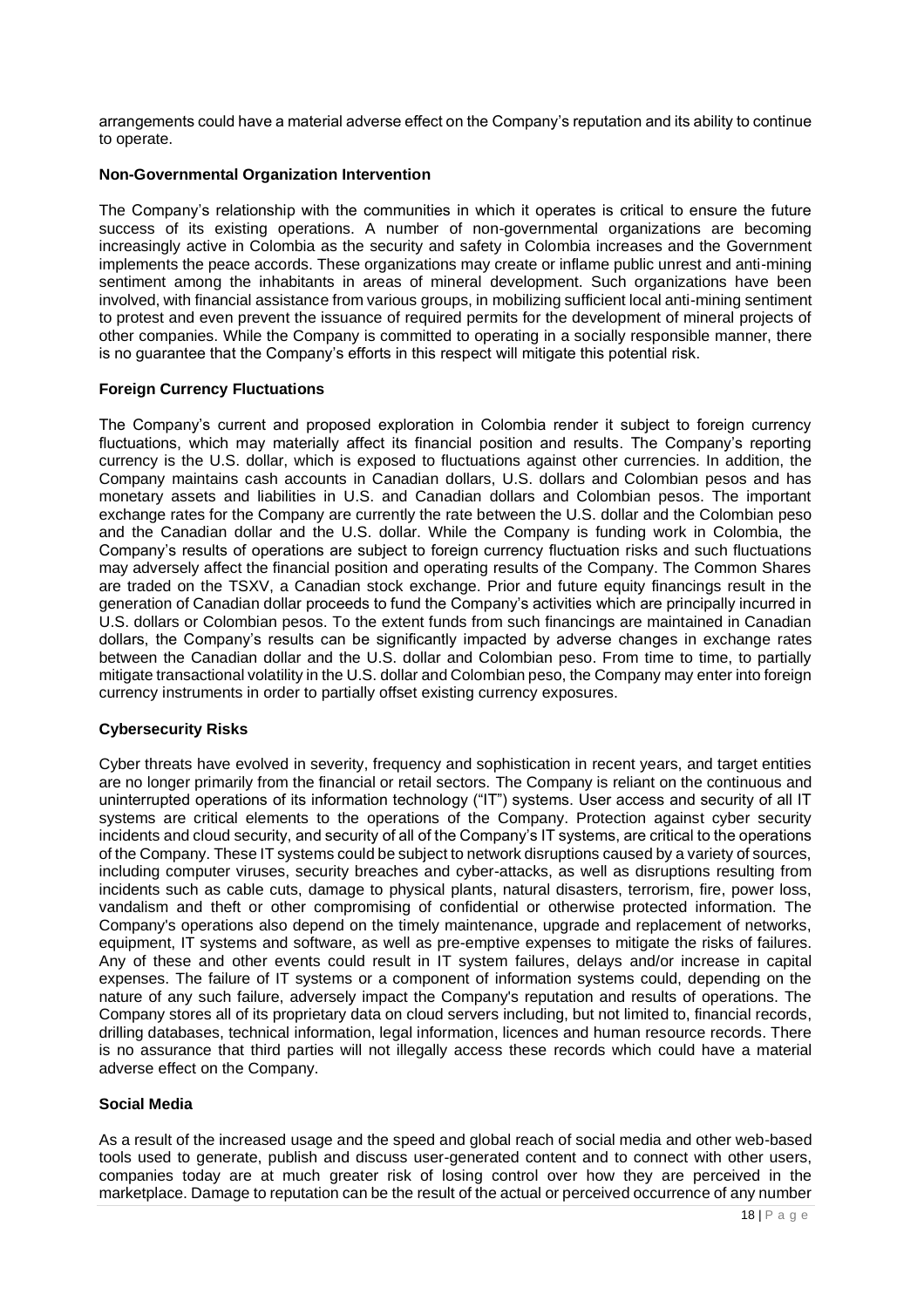of events, and could include any negative publicity (for example, with respect to handling of environmental matters or the Company's dealings with community groups), whether true or not. The Company places a great emphasis on protecting its image and reputation, but the Company does not ultimately have direct control over how it is perceived by others. Reputation loss may lead to increased challenges in developing and maintaining community relations, decreased investor confidence and an impediment to overall ability to advance its projects, thereby having a material adverse impact on financial performance, cash flows and growth prospects.

# **Health and Safety Risk**

Mining and exploration, like many other extractive natural resource industries, is subject to potential risks and liabilities due to accidents that could result in serious injury or death. The impact of such accidents could affect the profitability of the operations, cause an interruption to operations and development, lead to a loss of licenses, affect the reputation of the Company and its ability to obtain further licenses, damage community relations and reduce the perceived appeal of the Company as an employer. The Company has limited procedures in place to manage health and safety protocols to reduce the risk of occurrence and the severity of any accident and plans to invest time and resources in the future to enhance health and safety at all operations.

The Company has limited insurance policies in place to cover some accidents and regularly monitors the adequacy of such policies; however, not all risks are covered by insurance policies due to either coverage not being available or not being available at commercially reasonable prices.

# **Limited Operating History**

The Company has no history of generating profits. The Company expects to continue to incur losses unless and until such time as it develops its properties and commences operations on its properties. The development of the properties will require the commitment of substantial financial resources. The amount and timing of expenditures will depend on a number of factors, some of which are beyond the Company's control, including the progress of ongoing exploration, studies and development, the results of consultant analysis and recommendations, the rate at which operating losses are incurred and the execution of any joint venture agreements with strategic parties, if any. There can be no assurance that the Company will generate operating revenues or profits in the future.

#### **Special Skill and Knowledge**

Various aspects of the Company's business require specialized skills and knowledge. Such skills and knowledge include the areas of permitting, geology, drilling, metallurgy, logistical planning and implementation of exploration and development programs as well as finance and accounting. The Company has been able to recruit and retain employees and consultants with the necessary skills and knowledge. The Company believes it will continue to be able to do so; however, no assurance can be made in that regard.

#### **Environmental and Other Regulatory Requirements**

All phases of the Company's operations are subject to environmental regulation (including environmental impact assessments and permitting). Environmental legislation and international standards are continually evolving in a manner which will require stricter standards and enforcement, increased fines and penalties for non-compliance, more stringent environmental assessments of proposed projects and a heightened degree of responsibility for companies and their officers, directors and employees. There have been a number of recent regulatory changes in Colombia and the Company expects additional regulatory changes, new interpretations and possibly enhanced enforcement to occur in the future. There is no assurance that the Company can or will be able to meet all standards on time, which could adversely affect the Company's business, financial condition or operations.

Environmental hazards may exist on the properties in which the Company holds interests which are unknown to the Company at present and which have been caused by artisanal miners or previous or existing owners or operators of the properties.

Failure to comply with applicable laws, regulations, permitting and zoning requirements may result in enforcement actions thereunder, including orders issued by regulatory or judicial authorities causing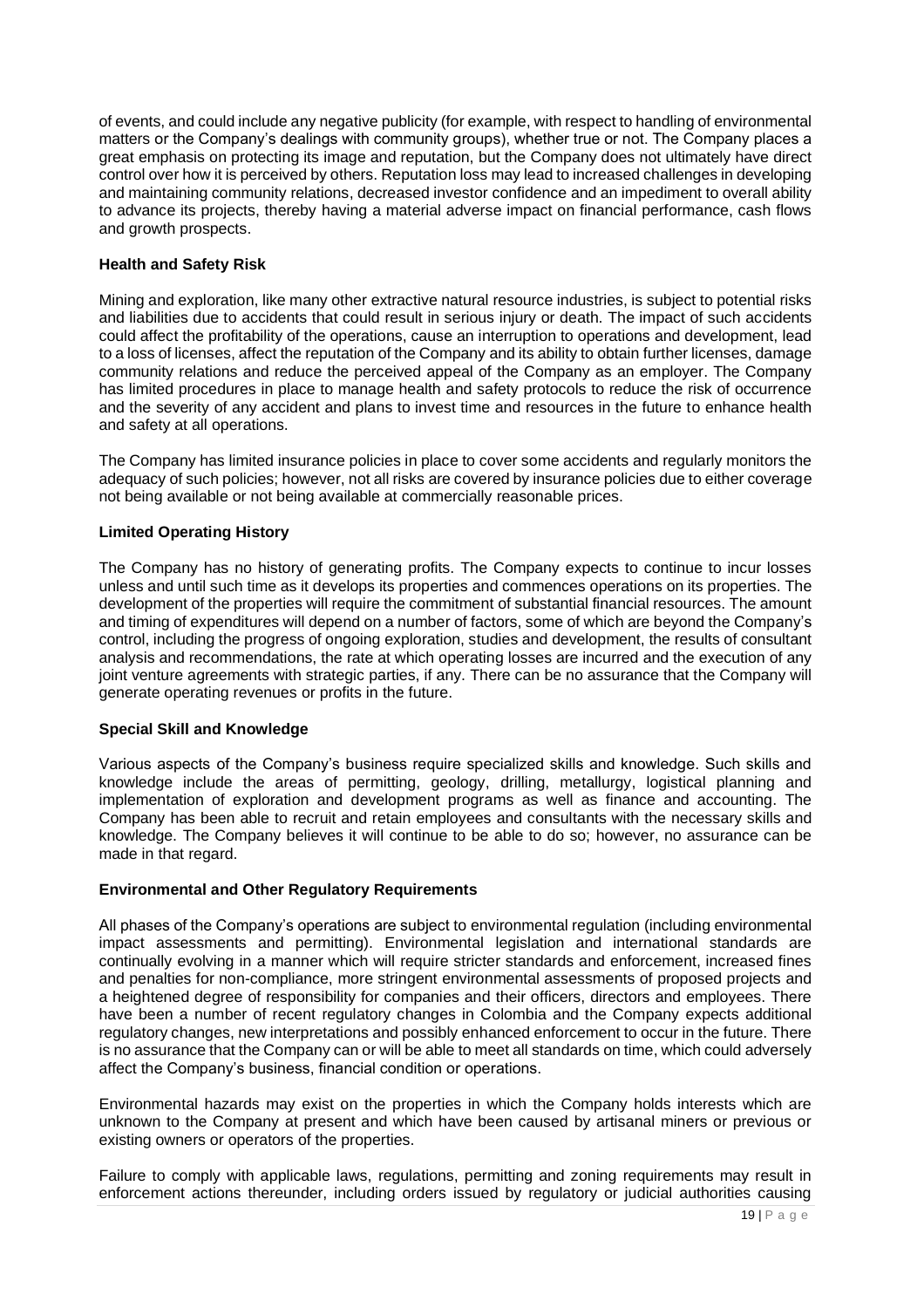operations to cease or be curtailed, and may include corrective measures requiring capital expenditures, installation of additional equipment, or remedial actions. Parties engaged in mining operations or in the exploration, development or production of mineral properties may be required to compensate those suffering loss or damage by reason of the mining activities and may have civil or criminal fines or penalties imposed for violations of applicable laws or regulations. Amendments to current laws, regulations and permits governing operations and activities of mining and exploration companies, or more stringent implementation of existing laws, could have a material adverse impact on the Company and cause an increase in exploration expenses or capital expenditures or require abandonment or delays in the development of new exploration properties.

It is not possible for the Company to accurately predict changes in laws or policy or the extent to which any such developments or changes may have a material adverse effect on the Company's operations. Failure to comply strictly with applicable laws, regulations and local practices relating to mineral rights applications and tenure could result in loss, reduction or expropriation of entitlements, or the imposition of additional local or foreign parties as joint venture partners with carried or other interests. The occurrence of any of these various factors and uncertainties cannot be accurately predicted and could have an adverse effect on the properties, business, operations or financial condition of the Company. In addition, in the event of a dispute arising from foreign operations, the Company may be subject to the exclusive jurisdiction of foreign courts or may not be successful in subjecting foreign persons to the jurisdiction of courts in Canada.

The Company cannot give any assurances that breaches of environmental laws (whether inadvertent or not) or environmental pollution will not materially or adversely affect its financial condition. There is no assurance that future changes to environmental regulation, if any, will not adversely affect the Company.

In the future, the Company may require, from time to time, various approvals including, but not limited to, the approval from the National Environmental Licensing Authority (ANLA in Spanish) or the regional environmental authority for environmental permits. There is no assurance that the Company will receive the various approvals or receive them within a reasonable time period.

# **Compliance with Anti-Corruption Laws and ESTMA**

The Company is subject to various anti-corruption laws and regulations including, but not limited to, the Canadian *Corruption of Foreign Public Officials Act*. In general, these laws prohibit a company and its employees and intermediaries from bribing or making other prohibited payments to foreign officials or other persons to obtain or retain business or gain some other business advantage. The Company's primary operations are located in Colombia and, according to Transparency International, Colombia is perceived as having fairly high levels of corruption relative to Canada. The Company cannot predict the nature, scope or effect of future regulatory requirements to which its operations might be subject or the manner in which existing laws might be administered or interpreted.

Failure to comply with the applicable legislation and other similar foreign laws could expose the Company and its senior management to civil and/or criminal penalties, other sanctions and remedial measures, legal expenses and reputational damage, all of which could have a material adverse effect on the Company's business, financial condition and results of operations. Likewise, any investigation of any potential violations of the applicable anti-corruption legislation by Canadian or foreign authorities could also have an adverse impact on the Company's business, financial condition and results of operations, as well as on the market price of the Common Shares. As a consequence of these legal and regulatory requirements, the Company instituted policies with regard to its anti-corruption policies. There can be no assurance or guarantee that such efforts have been and will be completely effective in ensuring the Company's compliance, and the compliance of its employees, consultants, contractors and other agents, with all applicable anti-corruption laws.

In addition, the *Canadian Extractive Sector Transparency Measures Act* ("ESTMA"), which became effective June 1, 2015, requires public disclosure of payments to governments by mining and oil and gas companies engaged in the commercial development of oil, gas and minerals who are either publicly listed in Canada or with business or assets in Canada. Commencing in 2017, mandatory annual reporting is required for extractive companies with respect to payments made to foreign and domestic governments at all levels, including entities established by two or more governments. ESTMA requires reporting on the payments of any taxes, royalties, fees, production entitlements, bonuses, dividends, infrastructure improvement payments, and any other prescribed payment over C\$100,000. Failure to report, false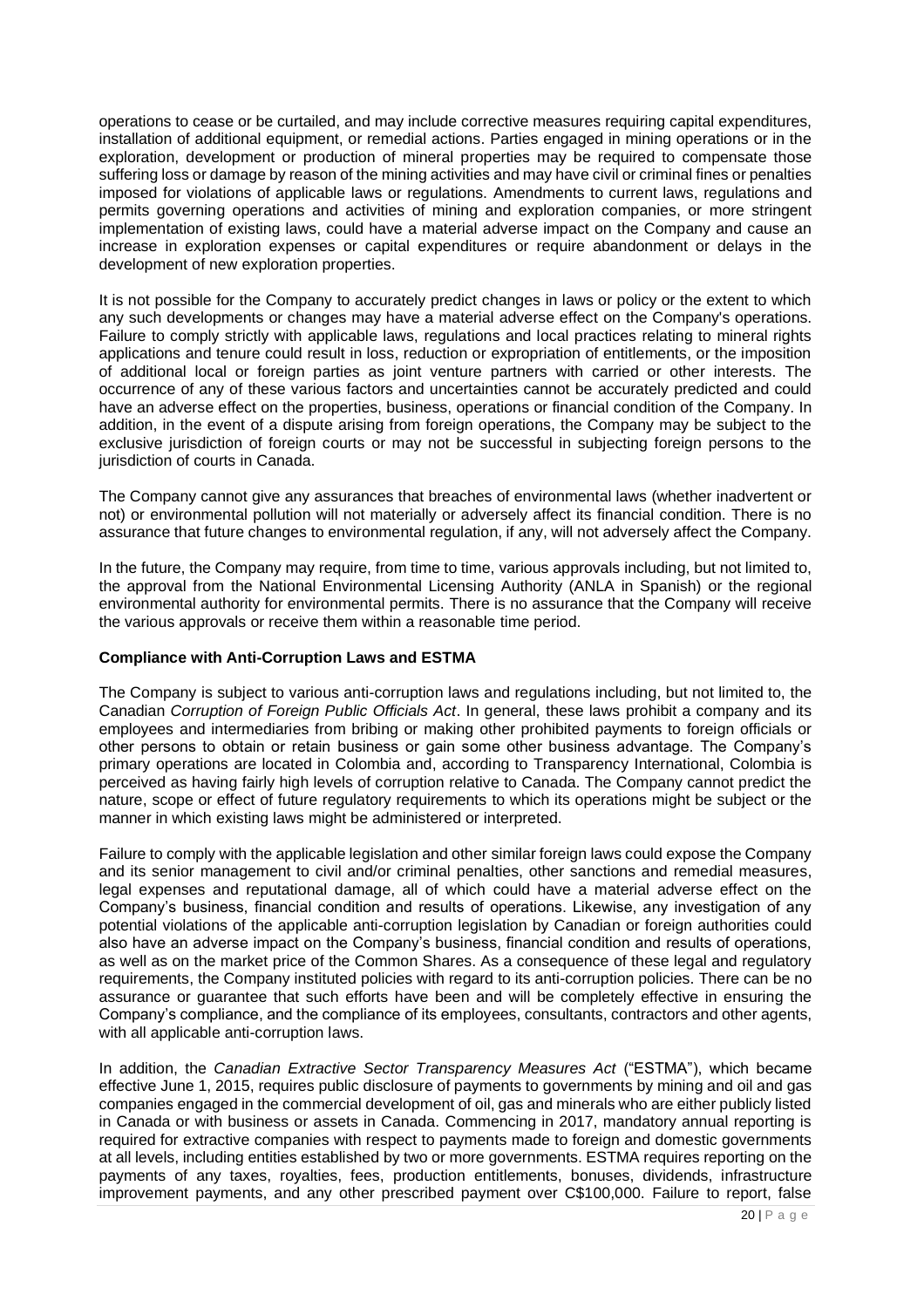reporting or structuring payments to avoid reporting may result in fines of up to C\$250,000 (which may be concurrent). If the Company becomes subject to an enforcement action or is in violation of ESTMA, this may result in significant penalties, fines and/or sanctions, which may have a material adverse effect on the Company's reputation. The Company will be required to comply with ESTMA reporting requirements.

#### **Insurance and Uninsurable Risks**

Exploration, development and production operations on mineral properties involve numerous risks including, but not limited to, unexpected or unusual geological operating conditions, rock bursts, caveins, fires, floods, landslides, earthquakes and other environmental occurrences, risks relating to the storage and shipment of precious metal concentrates or doré bars, and political and social instability. Such occurrences could result in damage to mineral properties, damage to underground development, damage to facilities, personal injury or death, environmental damage to the Company's properties or the properties of others, delays in the ability to undertake exploration and development, monetary losses and possible legal liability. Should such liabilities arise, they could reduce or eliminate future profitability and result in increasing costs and a decline in the value of the securities of the Company.

The Company may be unable to maintain insurance to cover these risks at economically feasible premiums. Insurance coverage may not continue to be available or may not be adequate to cover any resulting liability. Moreover, insurance against risks such as environmental pollution or other hazards as a result of exploration, development and production is not always available to the Company or to other companies in the mining industry on acceptable terms. The Company might also become subject to liability for pollution or other hazards which it may not be insured against or which the Company may elect not to insure against because of premium costs or other reasons. Losses from any of the above events may cause the Company to incur significant costs that could have a material adverse effect upon its financial performance and results of operations.

# **Government Regulation**

The mineral exploration, mining, processing, and development activities of the Company are subject to various laws and regulations governing prospecting, exploration, development, production, taxes, labour standards and occupational health, mine safety, toxic substances, land use, water use, waste disposal, land claims of local people, mine development, and other matters. Although the Company's exploration activities are currently carried out in accordance with all applicable rules and regulations, no assurance can be given that new rules and regulations will not be enacted or that existing rules and regulations will not be applied in a manner which could limit or curtail exploration. Amendments to current laws and regulations governing operations and activities of exploration, or more stringent implementation thereof could have an adverse impact on the Company.

The Company's mineral exploration activities in Colombia may be adversely affected in varying degrees by changing government regulations relating to the mining industry or shifts in political conditions that increase royalties or the costs related to the Company's activities or maintaining its properties. Operations may also be affected in varying degrees by government regulations with respect to restrictions on production, price controls, government-imposed royalties, claim fees, export controls, income taxes, and expropriation of property, environmental legislation and project safety. The effect of these factors cannot be accurately predicted. Although the Company's exploration are currently carried out in material compliance with all applicable rules and regulations, no assurance can be given that new rules and regulations will not be enacted or that existing rules and regulations will not be applied in a manner which could limit or curtail exploration.

Furthermore, any shift in political attitudes, or amendments to current laws and regulations governing operations and activities of exploration or more stringent implementation thereof are beyond the control of the Company and could have a substantial adverse impact on the Company.

# **Market Price of Common Shares**

Securities of mineral exploration, development and production companies have experienced substantial volatility in the past, often based on factors unrelated to the financial performance or prospects of the companies involved. These factors include macroeconomic developments in North America and globally, and market perceptions of the attractiveness of particular industries. The price of the Common Shares is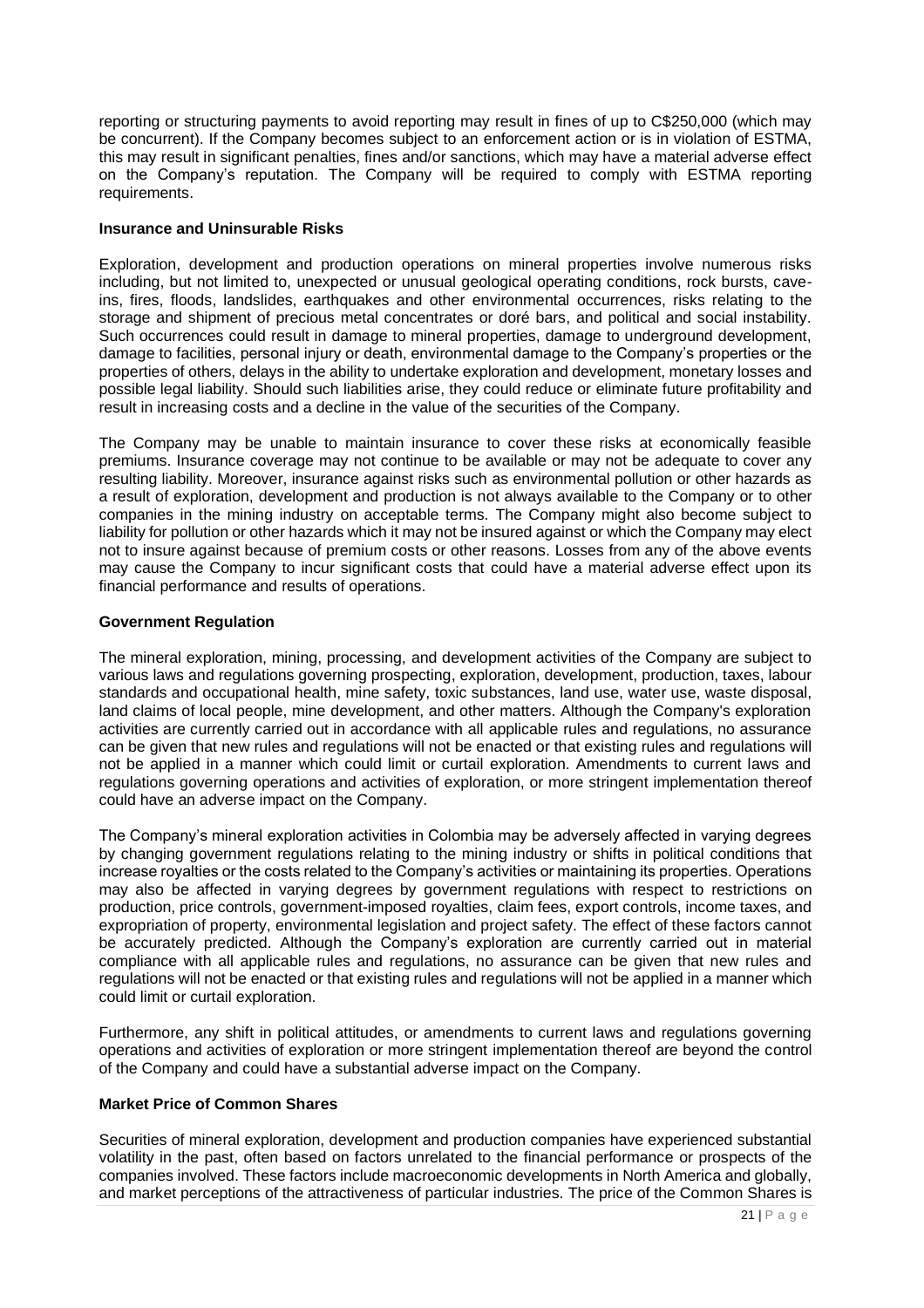also likely to be significantly affected by short-term changes in precious and base metal mineral prices or the Company's financial condition or results of operations as reflected in its quarterly and annual earnings reports. Other risks unrelated to the Company's performance that may have an effect on the price of the Common Shares include the following: regulatory or economic changes affecting the Company's operations; variations in the Company's operating results; developments in the Company's business or its competitors; the extent of analytical coverage available to investors concerning the Company's business may be limited if investment banks with research capabilities do not follow the Company's securities; lessening in trading volume and general market interest in the Company's securities may affect an investor's ability to trade significant numbers of Common Shares; changes in market sentiment towards the Common Shares; the size of the Company's public float may limit the ability of some institutions to invest in the Company's securities; and a substantial decline in the price of the Common Shares that persists for a significant period of time could cause the Company's securities to be delisted from the exchange on which they trade, further reducing market liquidity.

There can be no assurance that an active market for the Common Shares will be sustained. Investors should be aware that the value of the Common Shares may be volatile, and investors may, on disposing of the Common Shares, realize less than their original investment or may lose their entire investment.

The Company's operating results and prospects from time to time may be below the expectations of market analysts and investors. In addition, stock markets from time to time suffer significant price and volume fluctuations that affect the market prices of the securities listed thereon and which may be unrelated to the Company's operating performance. Any of these events could result in a decline in the market price of the Common Shares. The Common Shares may, therefore, not be suitable as a shortterm investment. In addition, the market price of the Common Shares may not reflect the underlying value of the Company's net assets. The price at which the Common Shares will be traded and the price at which investors may realize their shares are influenced by a large number of factors, some specific to the Company and its proposed operations, and some which may affect the business and geographic sectors in which the Company operates. Such factors could also include the performance of the Company's operations, large purchases or sales of the Common Shares, liquidity or the absence of liquidity in the Common Shares, legislative or regulatory changes relating to the business of the Company and general economic conditions.

As a result of any of these factors, the market price of the Common Shares at any given point in time may not accurately reflect the Company's long-term value. Securities class action litigation often has been brought against companies following periods of volatility in the market price of their securities. The Company may in the future be the target of similar litigation. Securities litigation could result in substantial costs and damages and divert management's attention and resources.

# **Dividend Policy**

No dividends on the shares of the Company have been paid by the Company to date. Payment of any future dividends will be at the discretion of the Board after taking into account many factors, including the Company's operating results, financial condition and current and anticipated cash needs. At this time, the Company has no source of cash flow and anticipates using all available cash resources towards its stated business objectives and retaining all earnings, if any, to finance its business operations.

# **Future Sales of Common Shares by Existing Shareholders**

Sales of a large number of Common Shares in the public markets, or the potential for such sales, could decrease the trading price of the Common Shares and could impair the Company's ability to raise capital through future sales of Common Shares. In addition, shareholders of the Company who have an investment profit in the Common Shares that they own may seek to liquidate their holdings, which could decrease the trading price of the Common Shares and could also impair the Company's ability to raise capital through future sales of Common Shares.

#### **Litigation Risk**

All industries, including the mining industry, are subject to legal claims, with and without merit. Defence and settlement costs of legal claims can be substantial, even with respect to claims that have no merit. Due to the inherent uncertainty of the litigation and dispute resolution process, the litigation process could take away from management time and efforts and the resolution of any particular legal proceeding to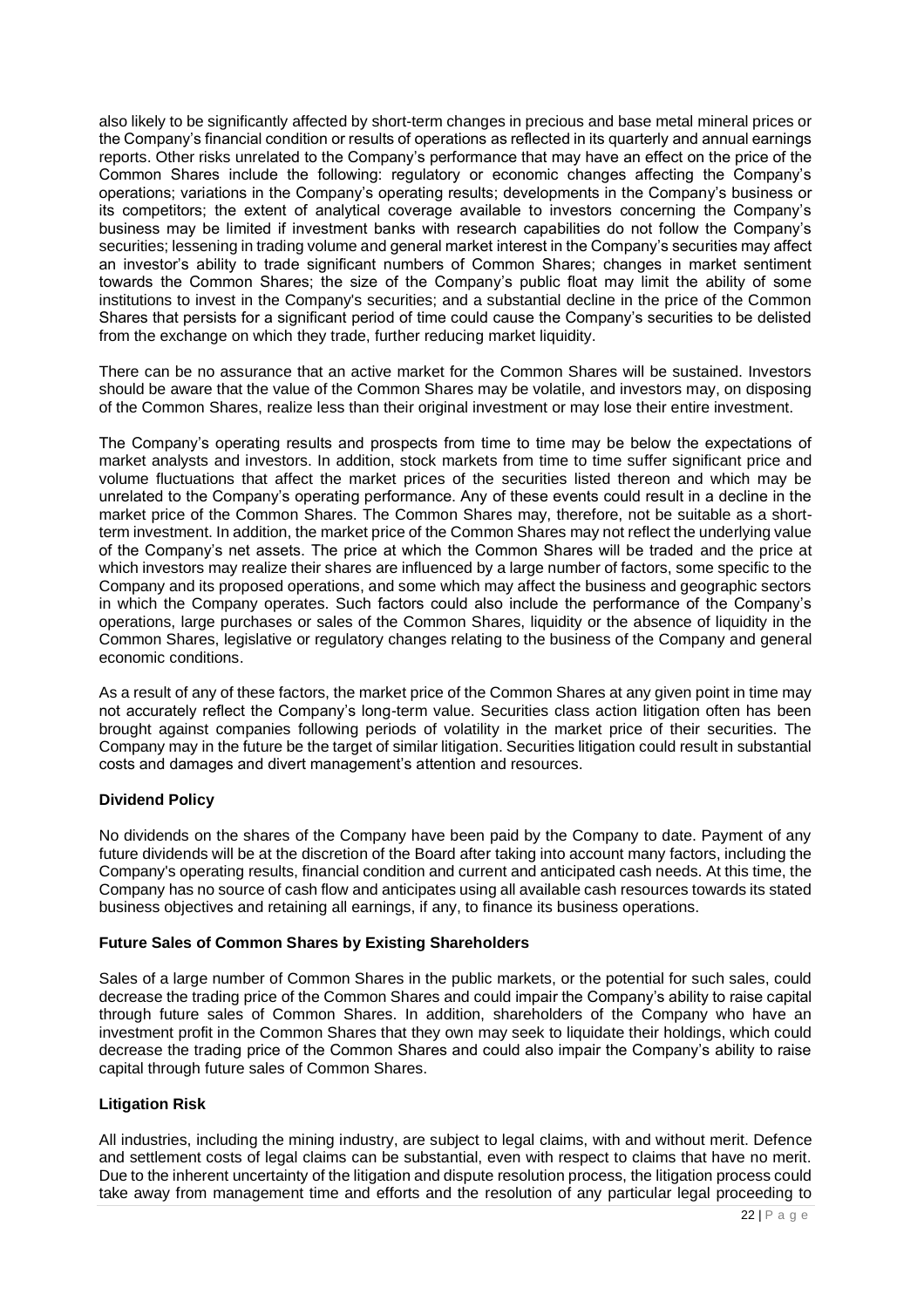which the Company may become subject could have a material adverse effect on the Company's financial position, results of operations or the Company's property development.

# **Seizure or Expropriation of Assets**

Pursuant to Article 58 of the Colombian constitution, the Government of Colombia can exercise its eminent domain powers in respect of the Company's assets in the event such action is required to protect public interests. According to Law 388 of 1997, eminent domain powers may be exercised through: (i) an ordinary expropriation proceeding (expropiacion ordinaria), (ii) an administrative expropriation (expropiacion administrativa) or (iii) an expropriation for war reasons (expropiacion en caso de guerra). In all cases, the Company would be entitled to a fair indemnification for expropriated assets. However, indemnification may be paid in some cases years after the asset is effectively expropriated. Furthermore, the indemnification may be lower than the price for which the expropriated asset could be sold in a free market sale or the value of the asset as part of an ongoing business.

# **Accounting Policies and Internal Controls**

The Company prepares its financial reports in accordance with IFRS as issued by the IASB. In preparing financial reports, management may need to rely upon assumptions, make estimates or use their best judgment in determining the financial condition of the Company. Significant accounting policies are described in more detail in the Company's annual consolidated financial statements. The Company has implemented and continues to assess its internal control systems for financial reporting in order to have a reasonable level of assurance that financial transactions are properly authorized, assets are safeguarded against unauthorized or improper use and transactions are properly recorded and reported. Although the Company believes its financial reporting and annual consolidated financial statements are prepared with reasonable safeguards and that all accounting policies are applied correctly to ensure reliability of the information, the Company continues to be in a start up phase and internal control processes are still maturing.

#### **Conflicts of Interest**

Certain directors and officers of the Company are also directors, officers and/or shareholders of other companies that are similarly engaged in the business of natural resource exploration, development and production. Such associations may give rise to conflicts of interest from time to time. The directors of the Company are required by law to act honestly and in good faith with a view to the best interests of the Company and to disclose any interest which they may have in any project or opportunity of the Company. If a conflict of interest arises at a meeting of the Board, any director in a conflict is required under the Business Corporations Act (Ontario) and the Company's by-laws to disclose his/her interest.

#### **Competition**

The Company may compete with other exploration companies which may have greater financial resources and technical abilities for the acquisition of mineral concessions, claims, leases and other mineral interests as well as for the recruitment and retention of qualified employees. The Company's ability to increase the number of properties that it holds in the future will depend not only on its ability to explore and develop its present properties, but also on its ability to select, acquire and develop suitable properties or prospects.

# **Differing Interpretations in Tax Regimes in Foreign Jurisdictions**

Tax regimes in foreign jurisdictions may be subject to sudden changes. The Company's interpretation of taxation law where it operates and as applied to its transactions and activities may be different than that of applicable tax authorities. As a result, tax treatment of certain operations, actions or transactions may be challenged and reassessed by applicable tax authorities, which could result in adverse tax consequences for the Company, including additional taxes, penalties or interest. See also "Risks of the Business – Bermuda Legal Matters - The Company May Become Subject to Taxes in Bermuda".

#### **Tax Matters**

The Company is subject to income taxes and other taxes in a variety of jurisdictions and the Company's tax structure is subject to review by both Canadian and foreign taxation authorities. The Company's taxes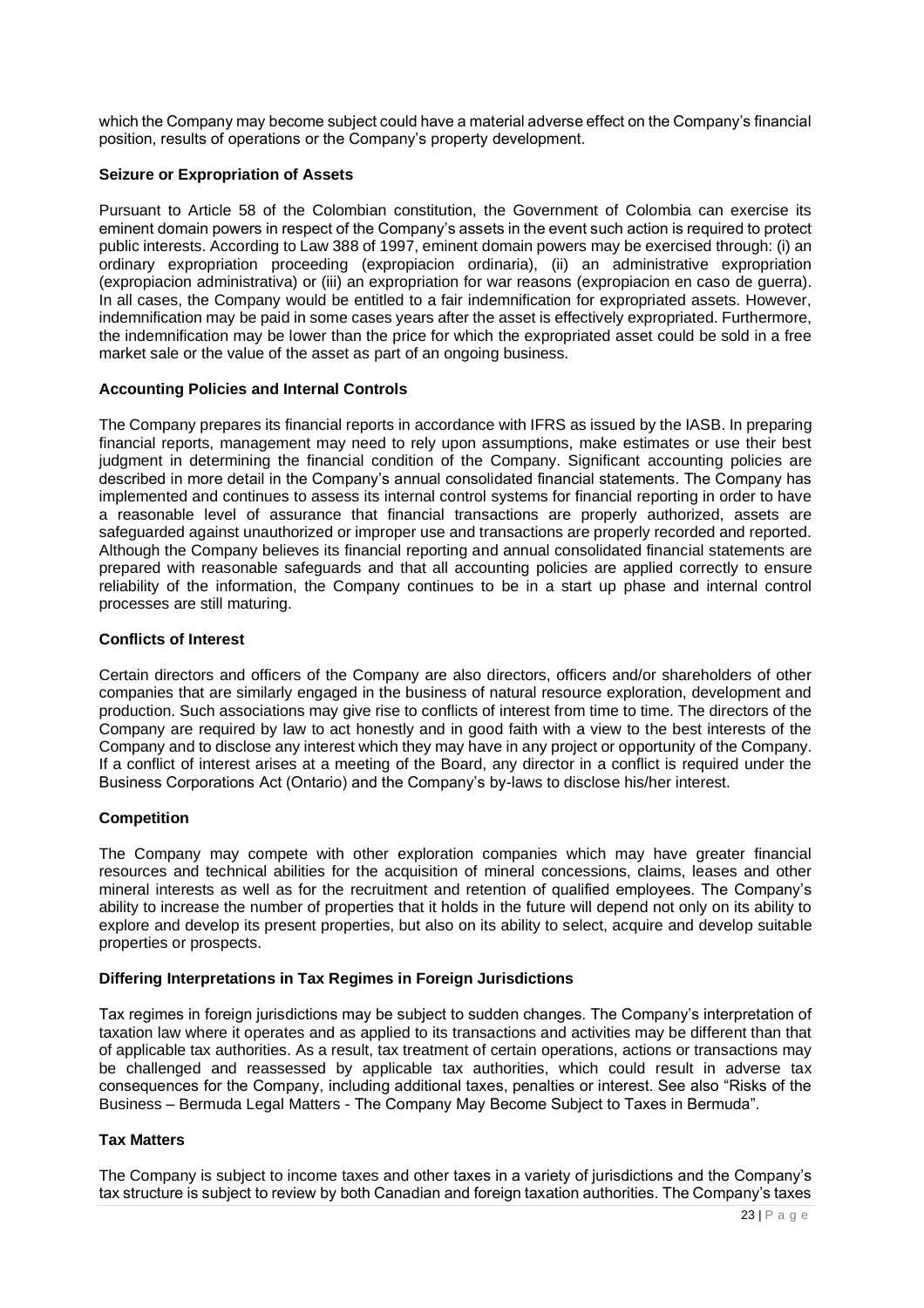are affected by a number of factors, some of which are outside of its control, including the application and interpretation of the relevant tax laws and treaties. If the Company's filing position were to be challenged for whatever reason, this could have a material adverse effect on the Company's business, results of operations and financial condition.

# **Land Surface Rights**

The Company does not own any surface rights. There is a risk that the Company will not be able to purchase surface rights from third parties or on terms that are acceptable to the Company. Additionally, Colombia Law 1448/2011 compensates, with land restitution, communities that have been displaced as a result of political violence. In the event that the Company is impacted by application of Law 1448/2011, it has the right to begin an expropriation process available under Colombian law, although the process could take longer than expected. Although the Company does not expect the effects of Law 1448/2011 to impact the Company, there is a risk that land near or on the Company's projects could be impacted, which could have a material adverse effect on the Company.

#### **Foreign Subsidiaries**

The Company conducts certain of its operations through foreign subsidiaries and some of its assets are held in such entities. Any limitation on the transfer of cash or other assets between the Company and such entities, or among such entities, could restrict the Company's ability to fund its operations efficiently. Any such limitations, or the perception that such limitations may exist now or in the future, could have an adverse impact on the Company's valuation and stock price.

#### **Unknown Liabilities in Connection with Acquisitions**

As part of the Company's acquisitions, the Company has assumed certain liabilities and risks. While the Company conducted due diligence in connection with such acquisitions, there may be liabilities or risks that the Company failed, or was unable, to discover in the course of performing the due diligence investigations or for which the Company was not indemnified. Any such liabilities, individually or in the aggregate, could have a material adverse effect on the Company's financial position and results of operations.

#### **Acquisitions and Integration**

From time to time, it can be expected that the Company will examine opportunities to acquire additional exploration and/or mining assets and businesses. Any acquisition that the Company may choose to complete may be of a significant size, may change the scale of the Company's business and operations, and may expose the Company to new geographic, political, social, operating, financial and geological risks. The Company's success in its acquisition activities depends upon its ability to identify suitable acquisition candidates, negotiate acceptable terms for any such acquisition, and integrate the acquired operations successfully with those of the Company. Any acquisition would typically be accompanied by risks. If the Company chooses to raise debt capital to finance any such acquisitions, the Company's leverage will be increased, along with potential additional performance and covenant requirements which may increase the risk of default or reduced capital. If the Company chooses to use equity as consideration for such acquisitions, existing shareholders may suffer dilution. Alternatively, the Company may choose to finance any such acquisitions with its existing resources. There can be no assurance that the Company would be successful in overcoming these risks or any other problems encountered in connection with such acquisitions.

#### **Minority Ethnic Groups**

Various international and national laws, codes, resolutions, conventions, guidelines, and other materials relate to the rights of Minority Ethnic Groups. Many of these materials impose obligations on government to respect the rights of Minority Ethnic Groups. Some mandate that government consult with Minority Ethnic Groups regarding government actions which may affect Minority Ethnic Groups, including actions to approve or grant mining rights or permits. The obligations of government and private parties under the various international and national materials pertaining to Minority Ethnic Groups continue to evolve and be defined. The Company's current or future operations are subject to a risk that one or more groups of Minority Ethnic Groups may oppose continued operation, further development, or new development on those projects or operations on which the Company holds an exploration right. Such opposition may be directed through legal or administrative proceedings or protests, roadblocks or other forms of public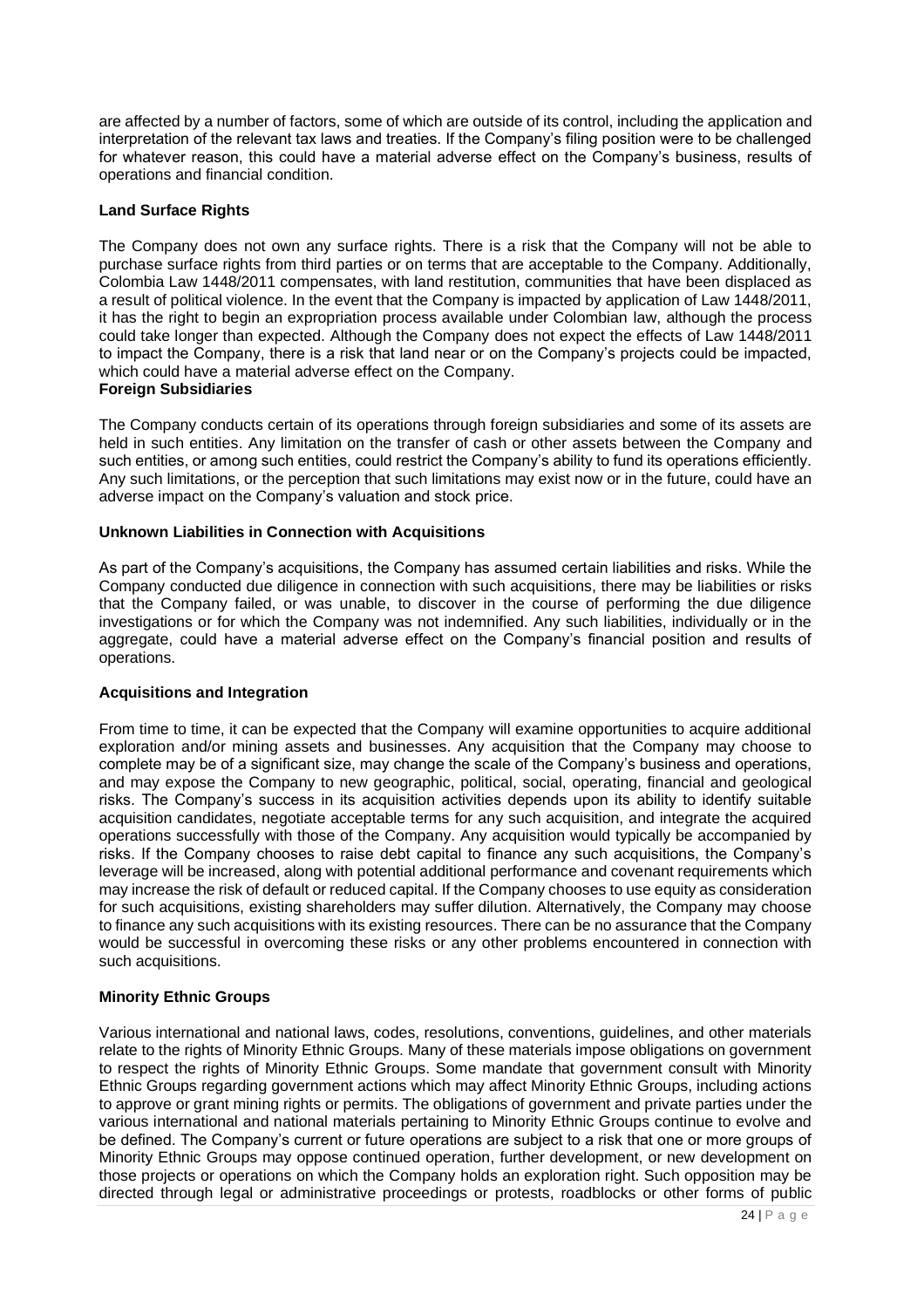expression against the Company or the owner/operator's activities. Opposition by Minority Ethnic Groups to such activities may require modification of or preclude operation or development of projects or may require entering into agreements with Minority Ethnic Groups. Claims and protests of Minority Ethnic Groups may disrupt or delay activities of the owners/operators of the Company's exploration assets.

# **Enforcement of Legal Rights**

The Company's material subsidiaries are organized under the laws of foreign jurisdictions and certain of the Company's directors, management personnel and experts are located in foreign jurisdictions. Given that the Company's material assets and certain of its directors, management personnel and experts are located outside of Canada, investors may have difficulty in effecting service of process within Canada and collecting from or enforcing against the Company or its directors, officers and experts, any judgments obtained by the Canadian courts or Canadian securities regulatory authorities and predicated on the civil liability provisions of Canadian securities legislation or otherwise. Similarly, in the event a dispute arises from the Company's foreign operations, the Company may be subject to the exclusive jurisdiction of foreign courts or may not be successful in subjecting foreign persons to the jurisdictions of courts in Canada.

#### **Forward**‐**looking Information May Prove Inaccurate**

Certain valuations and measurements required consideration of forecast estimates and the use of various assumptions reliant upon factors which are beyond the control of the Company. Readers of this MD&A should refer to the "Caution Regarding Forward-Looking Information" section.

#### **Reliability of Mineral Resource and Reserve Estimates**

The Company currently does not have any mineral resources or mineral reserves. Furthermore, there is no certainty that any of the mineral resources or mineral reserves on any project with mineral resources or mineral reserves will be realized. Until a deposit is actually mined and processed, the quantity of metal and grades must be considered as estimates only. Any material change in quantity of metal, grade or dilution may affect the economic viability of any project undertaken by the Company.

#### **Environmentally Protected Areas/Forest Reserves**

Colombia has a number of environmentally protected areas or forest reserves ("Protected Areas") that can, in certain circumstances, restrict mining activities. There are varying levels of Protected Areas within the country with different levels of restrictions. The Company's exploration properties may be subject to Protected Areas and while the Company does not expect any difficulties in obtaining the necessary permits to conduct mining activities in these areas, there can be no assurances that the laws or boundaries will not change or that permits will be granted which could have a material impact on the Company's operations. In addition, there can be no assurances that the government of Colombia will not declare new environmentally-protected areas or forest reserves that could potentially impact the Company's Colombian Projects which could have a material negative impact on the Company.

# **Cultural or Ethnic Restricted Areas**

Colombia has a number of restricted areas that can, in certain circumstances, require companies to obtain special permits to advance into exploration and exploitation activities. Restricted areas include (i) urban areas, (ii) archeological interest areas, (iii) cultural and historical interest areas, and (iv) public untilities and infrastructure areas. A small portion of the Company's exploration titles and/or exploration applications are subject to restricted areas and while the Company does not expect any difficulties in obtaining the necessary permits to conduct mining activities in these areas, there can be no assurances that the laws or boundaries will not change or that permits will be granted. In addition, there can be no assurances that the government of Colombia will not declare new restricted areas that could potentially impact the Company's operations which could have a material negative impact on the Company.

#### **Fluctuation in Mineral Prices**

The mining industry in general is intensely competitive and there is no assurance that, even if commercial quantities of mineral resources are discovered, a profitable market will exist for the sale of same or mineral prices will be such that the Company's properties can be mined at a profit. Factors beyond the control of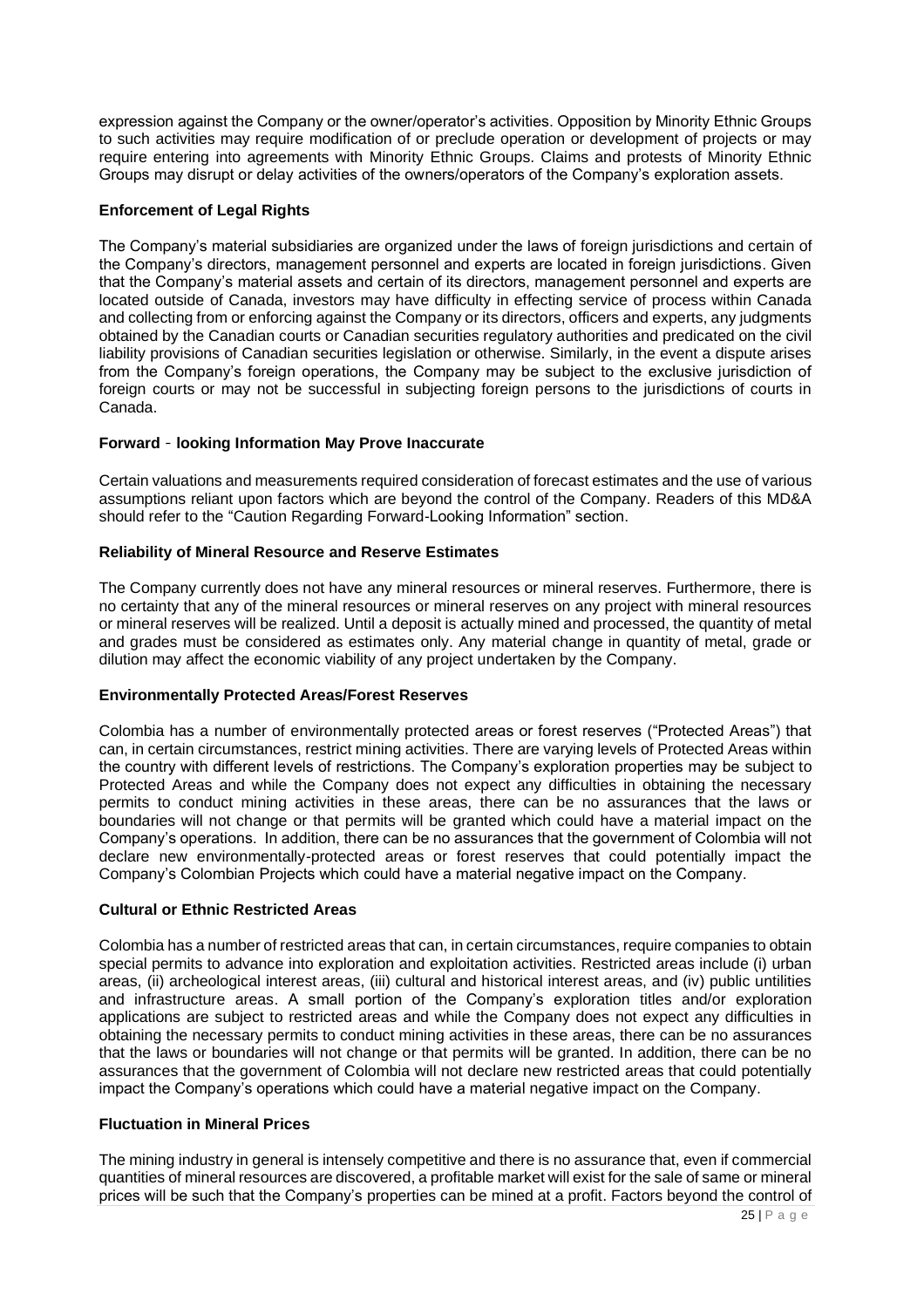the Company may affect the ability of the Company to attract investors and receive further funds for exploration and development. Metal prices have experienced volatile and significant price movements over short periods of time, and are affected by numerous factors beyond the control of the Company, including international economic and political trends, expectations of inflation, currency exchange fluctuations (specifically, the Canadian and U.S. dollars and the Colombian peso relative to other currencies), interest rates, global or regional consumption patterns, speculative activities and increased production due to improved mining and production methods. In particular, the supply of and demand for gold are affected by, among other factors, political events, economic conditions and production costs in major gold-producing regions and governmental or central bank policies with respect to gold holdings. Declines in the price of gold may adversely affect the Company's development and mining projects. Although the Company believes that the fundamentals of supply and demand will remain stable in the future and participants in various sectors will continue to support the gold price despite uncertainties in the global economy, there is no guarantee that the gold price will not materially decrease.

# **Credit Risk**

Credit risk arises from cash and cash equivalents, held with banks and financial institutions, and amounts receivable. The maximum exposure to credit risk is equal to the carrying value of the financial assets.

# **Global Economic Conditions**

There are significant uncertainties regarding the price of gold, other precious and base metals and other minerals and the availability of equity financing for the purposes of mineral exploration and development. Currently, prices of certain commodities such as gold have reflected volatility, which has had an impact on the Company and the mining industry in general. The Company's future performance is largely tied to the exploration and development of the Colombia Projects and the commodity and financial markets. There can be no certainty that commodity prices will increase or maintain the same levels. Current financial markets are likely to continue to be volatile in Canada potentially through 2021 and beyond, reflecting ongoing concerns about the stability of the global economy and weakening global growth prospects. Unprecedented uncertainty in the credit markets has also led to increased difficulties in financing activities. As a result, the Company may have difficulty raising financing for the purposes of mineral exploration and development and, if obtained, on terms favourable to the Company and/or without excessively diluting existing shareholders of the Company. These economic trends may limit the Company's ability to develop and/or further explore its mineral property interests.

Additionally, global economic conditions may cause decreases in asset values that are deemed to be other than temporary, which may result in impairment losses. If such volatility and market turmoil continue, the Company's business and financial conditions could be adversely impacted.

#### **Unreliable Historical Data**

The Company has compiled technical data in respect of the Colombia Projects, some of which was not prepared by the Company. While the data represents a useful resource for the Company, much of it must be verified by the Company before being relied upon in formulating exploration and development programs.

# **Infrastructure**

Mining, processing, development and exploration activities depend, to one degree or another, on adequate infrastructure. Reliable roads, bridges, power sources and water supply are important determinants, which affect capital and operating costs. Unusual or infrequent weather phenomena, road blockades, sabotage, government or other interference in the maintenance or provision of such infrastructure could adversely affect the Company's operations, development, financial condition and results of operations.

#### **Bermuda Legal Matters**

The Company's main subsidiary (the "Bermuda Subsidiary") is subject to the laws of Bermuda. The following is a non-exhaustive summary of certain laws of Bermuda which are relevant to the operations of the Bermuda Subsidiary.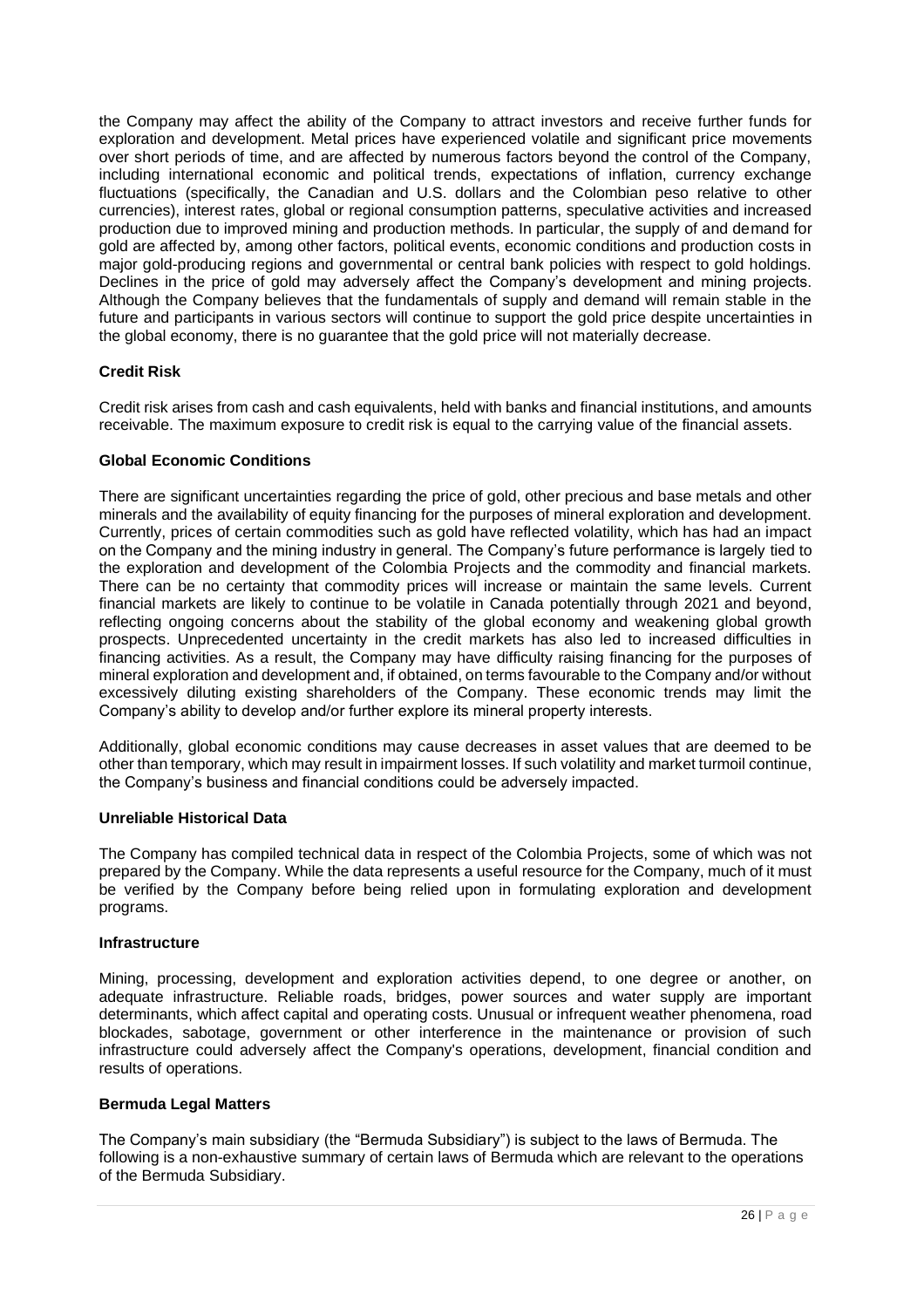# *Enforcement of Judgments in Bermuda May be Difficult*

The current position with regard to enforcement of judgments in Bermuda is set out below but this may be subject to change. A final and conclusive judgment of a foreign court against the Bermuda Subsidiary, under which a sum of money is payable (not being a sum of money payable in respect of multiple damages, or a fine, penalty tax or other charge of a like nature) may be the subject of enforcement proceedings in the Supreme Court of Bermuda under the common law doctrine of "obligation by action" on the debt evidenced by the foreign court's judgment. On general principles, such proceedings would be expected to be successful provided that:

- the court which gave the judgment was competent to hear the action in accordance with private international law principles as applied in Bermuda; and
- the judgment is not contrary to public policy in Bermuda, has not been obtained by fraud or in proceedings contrary to natural justice, and is not based on an error in Bermuda law.

Enforcement of such a judgment against assets in Bermuda may involve the conversion of the judgment debt into Bermuda dollars, but the Bermuda Monetary Authority (the "BMA") has indicated that its present policy is to give the consents necessary to enable recovery in the currency of the obligation. No stamp duty or similar or other tax or duty is payable in Bermuda on the enforcement of a foreign

judgment. Court fees will be payable in connection with proceedings for enforcement.

# *Exemption from Exchange Controls*

The Bermuda Subsidiary is designated as "non-resident" for exchange control purposes by the BMA. Where a company is so designated, it is free to deal in currencies of any other country outside the Bermuda exchange control area which are freely convertible into currencies of any other country.

#### *Limitations on Carrying on Business*

Under Bermuda law, exempted companies are companies formed for the purpose of conducting business outside Bermuda from a principal place of business in Bermuda. As a result, they are exempt from Bermuda laws restricting the percentage of share capital that may be held by non-Bermudians, but they may not participate in certain business transactions, including:

- (a) the acquisition or holding of land in Bermuda (except that required for their business and held by way of lease or tenancy for terms of not more than 50 years) without the express authorization of the Bermuda legislature;
- (b) the taking of mortgages on land in Bermuda to secure an amount in excess of \$50,000 Bermuda dollars without the consent of the Minister of Finance of Bermuda or such other Minister as may be appointed to administer the *Bermuda Companies Act 1981* (the "Minister");
- (c) the acquisition of any bonds or debentures secured by any land in Bermuda, other than certain types of Bermuda government securities; or
- (d) the carrying on of business of any kind in Bermuda, except in furtherance of their business carried on outside Bermuda or under license granted by the Minister.

#### *Economic Substance*

Bermuda enacted legislation to introduce economic substance requirements in accordance with the requirements from the European Union and in furtherance of its commitment to comply with international standards concerning the OECD's Base Erosion and Profit Shifting report. The legislation was enacted to demonstrate the jurisdictions commitment to comply with international standards with respect to cooperation for tax purposes and to ensure that Bermuda does not facilitate the use of structures which attract profits but which do not reflect real economic activity within the jurisdiction. The current legislation is set out in the *Economic Substance Act 2018* (the "ES Act"), as amended, and the Economic Substance Regulations 2018, as amended, (the "ES Regulations") (together the ES Act and the ES Regulation, the "ES Law").

The ES Law applies to any 'relevant entity' that conducts any 'relevant activity' in a 'relevant financial period.' A relevant entity that conducts a relevant activity must satisfy the economic substance requirements under the ES Law in relation to that activity. A relevant entity conducting a relevant activity must demonstrate it has satisfied the requirements under the ES Law by filing a Declaration Form with the Bermuda Registrar of Companies (the "Registrar") in respect of that financial year. Each relevant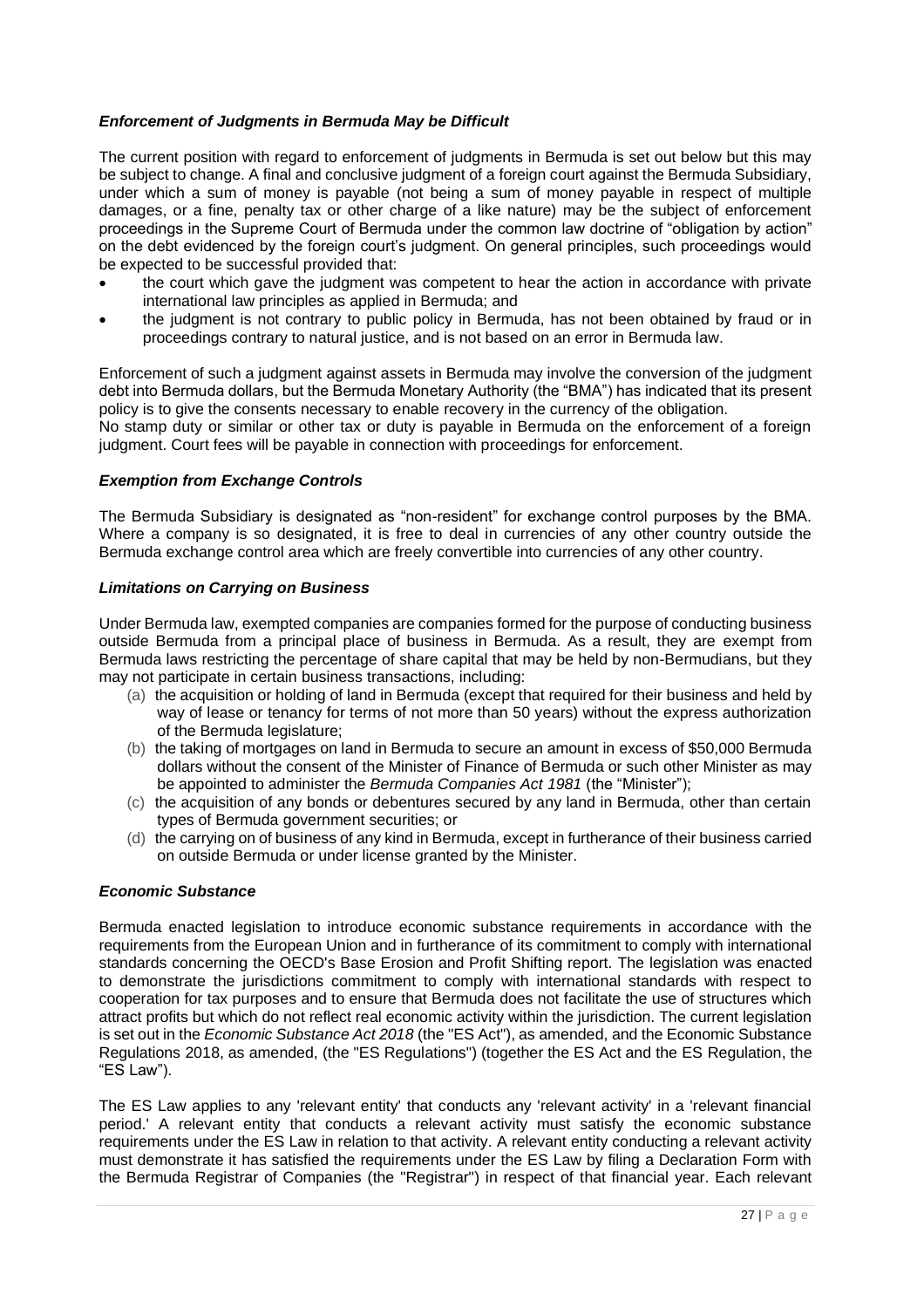entity is require to file the Declaration Form no later than six months after the last day of each relevant financial period, with the first financial year commencing on or after 1 January 2019.

If the Registrar determines that a 'relevant entity' has not met the applicable economic substance requirements in accordance with the ES Laws, the Registrar is required by law to provide to the Bermuda Minster of Finance the information filed by the relevant entity pursuant to the ES Laws, and the Minister is required to provide that information to his counterpart in the relevant EU member state or other relevant jurisdiction. Additionally, the Registrar also has the power to impose financial penalties, restrictions or regulate the business activities of the relevant entity or be authorised by the court for such proceedings under the relevant legislation to be taken, including strike off.

# *Evolving data privacy legislation*

In Bermuda, the *Personal Information Protection Act 2016* ("PIPA") was introduced to regulate the use of personal information in a manner that both protects its privacy and recognizes the need for organizations to use personal information for legitimate purposes. On 27 July 2016, PIPA received Royal Assent and thereafter, on 2 December 2016, limited administrative provisions of PIPA, relating to the appointment of a Privacy Commissioner and the creation of an independent office of the Privacy Commissioner came into force. PIPA sets out a number of requirements that must be complied with when organisations are handling personal information, including, the obligation to adopt suitable measures and policies, to appoint a privacy officer, to use personal information in a lawful and fair manner and maintain accurate records, the obligation to provide individuals with a clear and easily accessible privacy notice and to ensure adequate and proportionate security safeguards are in place and the obligation to report any breaches to the Privacy Commissioner. Bermuda's first Privacy Commissioner was appointed on January 20, 2020 and subsequently, it is anticipated that the obligations under PIPA will become operative in the near future.

### <span id="page-27-0"></span>**CAUTION REGARDING FORWARD-LOOKING INFORMATION**

Except for statements of historical fact relating to the Company, certain information contained in this MD&A constitutes "forward-looking information" within the meaning of applicable Canadian securities legislation and "forward-looking statements within the meaning of applicable U.S. securities laws. Forward-looking information includes, but is not limited to: statements with respect to the potential of the Company's properties or projects; exploration results; potential mineralization; exploration plans; obtaining necessary permits; the estimation of mineral resources and mineral reserves; the acquisition of additional projects; the future price of gold and other mineral commodities; the realization of mineral resource and mineral reserve estimates; success of exploration activities; cost and timing of future exploration and development; the development and advancement of a Corporate Social Responsibility ("CSR") program; conclusion of economic evaluations; requirements for additional capital; statements regarding the Company's steps to address its liquidity risk; other statements relating to the financial and business prospects of the Company; and other future events and information as to the Company's strategy, plans or future financial or operating performance. In addition, statements (including data in tables) relating to mineral reserves and resources and gold equivalent ounces are forward-looking statements, as they involve implied assessment, based on certain estimates and assumptions, and no assurance can be given that the estimates will be realized.

Forward-looking statements are statements that are not historical facts and are generally, but not always, identified by use of forward-looking terminology such as "expects", "plans", "anticipates", "believes", "intends", "estimates", "projects", "targets", "potential", "scheduled", "budgeted", "forecasted" and similar expressions or variations (including negative variations), or that events or conditions "will", "would", "may", "might", "could", "should", "will be taken", "occur" or "be achieved".

Forward-looking information is based on the reasonable assumptions, estimates, analysis and opinions of management considered reasonable at the date the statements are made in light of management's experience and its perception of historical trends, current conditions and expected future developments, as well as other factors that it believes to be relevant and reasonable in the circumstances at the date that such statements are made. Forward-looking information is inherently subject to known and unknown risks, uncertainties and other factors that may cause the actual results, level of activity, performance or achievements of the Company to be materially different from those expressed or implied by such forwardlooking information, including but not limited to risks related to: uncertainties associated with negotiations, misjudgments in the course of preparing forward-looking information; the actual results of exploration